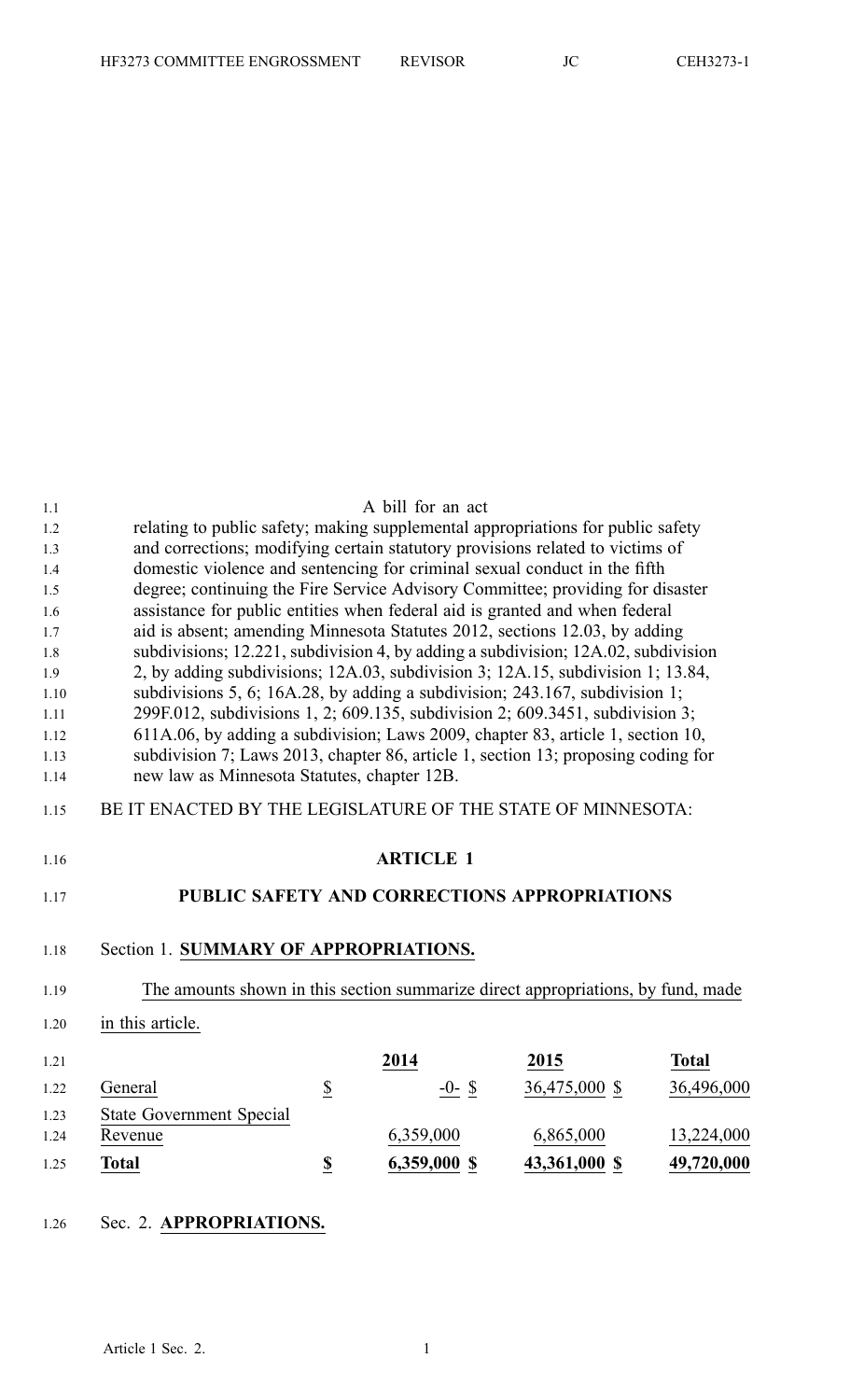| 2.1                         | The sums shown in the columns marked "Appropriations" are added to the                      |                  |                                                                                         |            |
|-----------------------------|---------------------------------------------------------------------------------------------|------------------|-----------------------------------------------------------------------------------------|------------|
| 2.2                         | appropriations in Laws 2013, chapter 86, article 1, to the agencies and for the purposes    |                  |                                                                                         |            |
| 2.3                         | specified in this article. The appropriations are from the general fund, or another named   |                  |                                                                                         |            |
| 2.4                         | fund, and are available for the fiscal years indicated for each purpose. The figures "2014" |                  |                                                                                         |            |
| 2.5                         | and "2015" used in this article mean that the addition to the appropriation listed under    |                  |                                                                                         |            |
| 2.6                         | them is available for the fiscal year ending June 30, 2014, or June 30, 2015, respectively. |                  |                                                                                         |            |
| 2.7                         | Supplemental appropriations for the fiscal year ending June 30, 2014, are effective the     |                  |                                                                                         |            |
| 2.8                         | day following final enactment.                                                              |                  |                                                                                         |            |
| 2.9<br>2.10<br>2.11<br>2.12 |                                                                                             |                  | <b>APPROPRIATIONS</b><br><b>Available for the Year</b><br><b>Ending June 30</b><br>2014 | 2015       |
| 2.13                        | Sec. 3. DEPARTMENT OF PUBLIC SAFETY                                                         |                  |                                                                                         |            |
| 2.14                        | Subdivision 1. Total Appropriation                                                          | $\underline{\$}$ | 6,359,000 \$                                                                            | 13,176,000 |
| 2.15                        | Appropriations by Fund                                                                      |                  |                                                                                         |            |
| 2.16                        | General<br>$-0-$                                                                            | 6,311,000        |                                                                                         |            |
| 2.17<br>2.18                | <b>State Government</b><br>6,359,000<br>Special Revenue                                     | 6,865,000        |                                                                                         |            |
| 2.19                        | The amounts that may be spent for each                                                      |                  |                                                                                         |            |
| 2.20                        | purpose are specified in the following                                                      |                  |                                                                                         |            |
| 2.21                        | subdivisions.                                                                               |                  |                                                                                         |            |
| 2.22                        | <b>Subd. 2. Emergency Communication Networks</b>                                            |                  | 5,059,000                                                                               | 6,865,000  |
| 2.23                        | This appropriation is from the state                                                        |                  |                                                                                         |            |
| 2.24                        | government special revenue fund for 911                                                     |                  |                                                                                         |            |
| 2.25                        | emergency telecommunications services.                                                      |                  |                                                                                         |            |
| 2.26                        | Subd. 3. Office of Justice Programs                                                         |                  | $-0-$                                                                                   | 650,000    |
| 2.27                        | (a) $$300,000$ in 2015 is for grants to                                                     |                  |                                                                                         |            |
| 2.28                        | fund emergency shelter, housing, or                                                         |                  |                                                                                         |            |
| 2.29                        | advocacy services targeted to culturally                                                    |                  |                                                                                         |            |
| 2.30                        | specific programming for newer immigrant                                                    |                  |                                                                                         |            |
| 2.31                        | populations. The funds must be awarded                                                      |                  |                                                                                         |            |
| 2.32                        | to a program or programs that demonstrate                                                   |                  |                                                                                         |            |
| 2.33                        | leadership in the community to be served.                                                   |                  |                                                                                         |            |
| 2.34                        | This appropriation is added to the base.                                                    |                  |                                                                                         |            |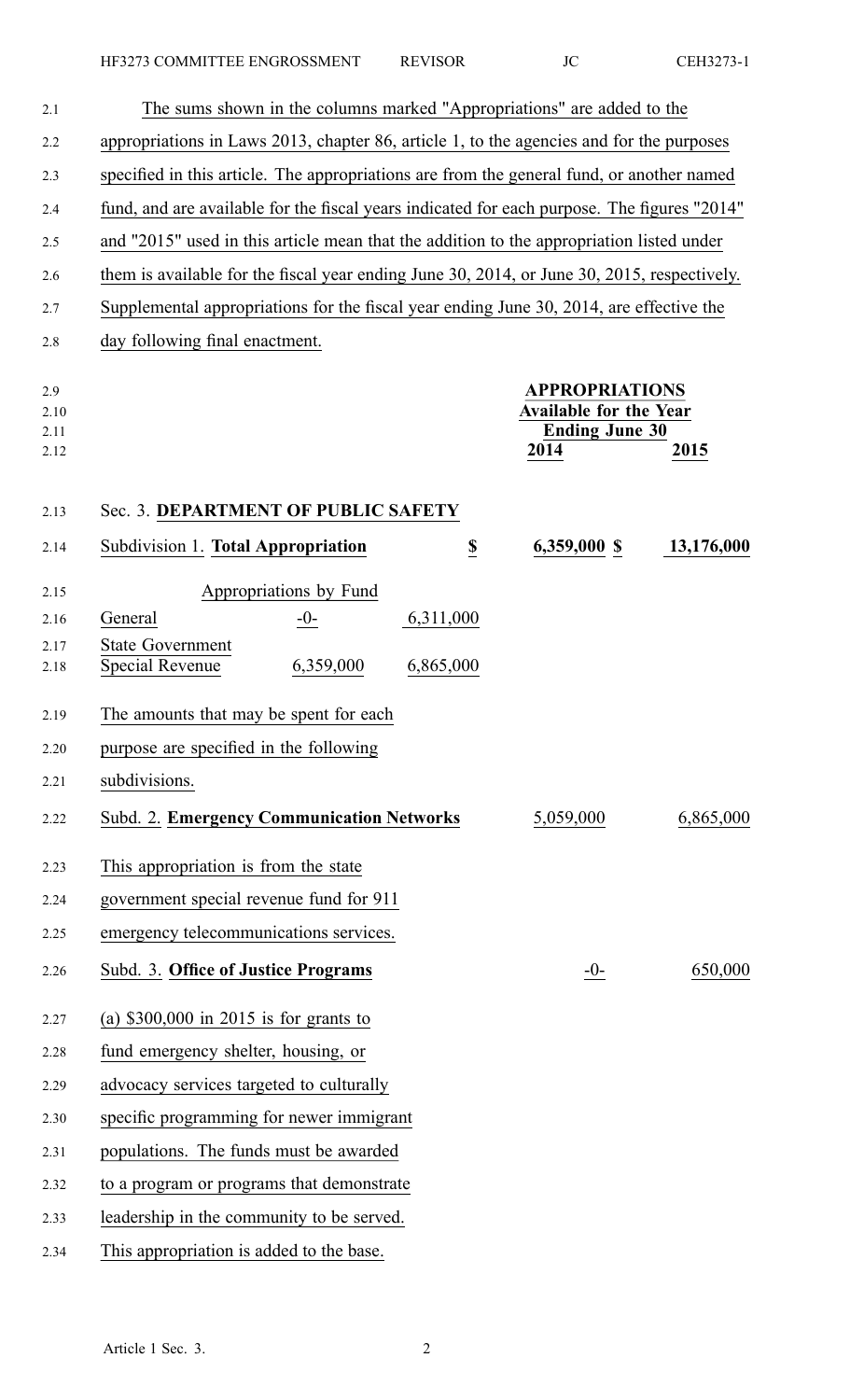| 32<br>. . |  |
|-----------|--|
|-----------|--|

3.31 Subd. 4. **Emergency Management** 0 5,661,000

| 3.1  | (b) $$300,000$ in 2015 is for grants to sexual  |
|------|-------------------------------------------------|
| 3.2  | assault advocacy programs for sexual            |
| 3.3  | violence community prevention networks.         |
| 3.4  | For purposes of this section, "sexual           |
| 3.5  | assault" means a violation of Minnesota         |
| 3.6  | Statutes, sections 609.342 to 609.3453. This    |
| 3.7  | appropriation is added to the base.             |
| 3.8  | $(c)$ \$50,000 in 2015 is for training state    |
| 3.9  | and local community safety personnel in         |
| 3.10 | the use of crisis de-escalation techniques      |
| 3.11 | for use with Minnesota veterans following       |
| 3.12 | their return from active military service in    |
| 3.13 | a combat zone. The commissioner must            |
| 3.14 | consult with the director of the Minnesota      |
| 3.15 | Peace Officer Standards and Training Board,     |
| 3.16 | and may consult with any other state or local   |
| 3.17 | governmental official or nongovernmental        |
| 3.18 | authority the commissioner determines           |
| 3.19 | to be relevant, to include postsecondary        |
| 3.20 | institutions, when selecting a service provider |
| 3.21 | for this training. Among any other criteria     |
| 3.22 | the commissioner may establish for the          |
| 3.23 | selection, the training provider must have a    |
| 3.24 | demonstrated understanding of the transitions   |
| 3.25 | and challenges that veterans may experience     |
| 3.26 | during their re-entry into society following    |
| 3.27 | combat service. The commissioner must           |
| 3.28 | ensure that training opportunities provided     |
| 3.29 | are reasonably distributed statewide. This is   |
| 3.30 | a onetime appropriation.                        |
| 3.31 | Subd. 4. Emergency Management                   |
| 3.32 | $$5,661,000$ in 2015 is for the disaster        |
| 3.33 | assistance contingency account in Minnesota     |
| 3.34 | Statutes, section 12.221. These funds are       |
| 3.35 | available until spent.                          |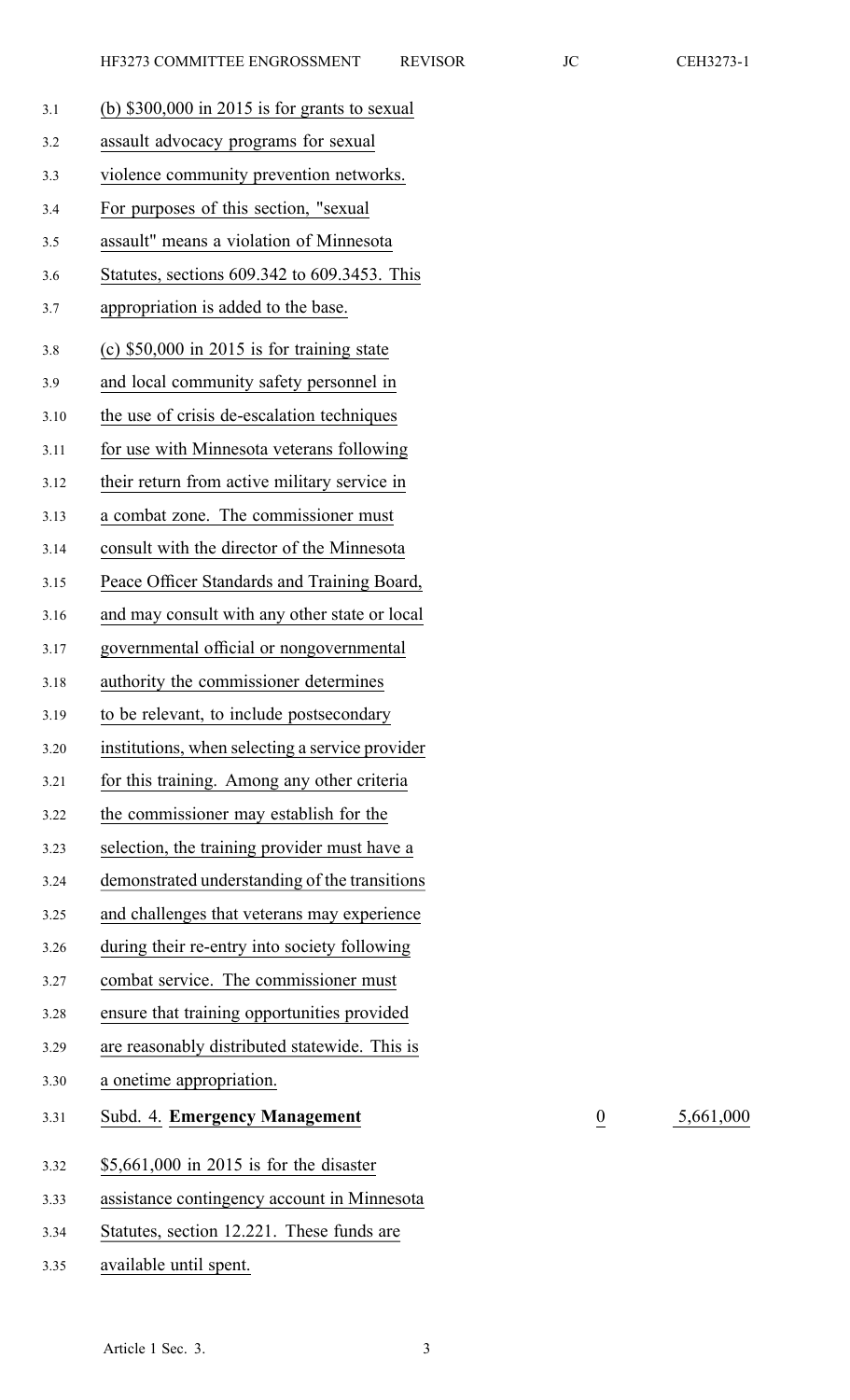| Subd. 5. Fire Safety Account                                  | 1,300,000  | $\overline{0}$                                                                           |
|---------------------------------------------------------------|------------|------------------------------------------------------------------------------------------|
| $$1,300,000$ in 2014 is appropriated from the                 |            |                                                                                          |
| fire safety account in the special revenue                    |            |                                                                                          |
| fund to the commissioner of public safety                     |            |                                                                                          |
| for activities and programs under Minnesota                   |            |                                                                                          |
| Statutes, section 299F.012. This is a onetime                 |            |                                                                                          |
| appropriation. By January 15, 2015, the                       |            |                                                                                          |
| commissioner shall report to the chairs and                   |            |                                                                                          |
| ranking minority members of the legislative                   |            |                                                                                          |
| committees with jurisdiction over the fire                    |            |                                                                                          |
| safety account regarding the balances and                     |            |                                                                                          |
| uses of the account.                                          |            |                                                                                          |
| Sec. 4. CORRECTIONS                                           |            |                                                                                          |
| Subdivision 1. Total Appropriation<br>$\overline{\mathbf{z}}$ | $-0-$ \$   | 30,164,000                                                                               |
| The amounts that may be spent for each                        |            |                                                                                          |
| purpose are specified in the following                        |            |                                                                                          |
| subdivisions.                                                 |            |                                                                                          |
| Subd. 2. Correctional Institutions                            | -0-        | 27,321,000                                                                               |
| This includes a onetime appropriation of                      |            |                                                                                          |
| \$11,089,000.                                                 |            |                                                                                          |
| Subd. 3. Community Services                                   | $-0-$      | 1,900,000                                                                                |
| Subd. 4. Operations Support                                   | $-0-$      | 900,000                                                                                  |
|                                                               |            |                                                                                          |
| <b>Subd. 7. Emergency Communication Networks</b>              | 66,470,000 | 70,233,000                                                                               |
| This appropriation is from the state                          |            |                                                                                          |
| government special revenue fund for 911                       |            |                                                                                          |
| emergency telecommunications services.                        |            |                                                                                          |
| (a) Public Safety Answering Points.                           |            |                                                                                          |
| \$13,664,000 each year is to be distributed                   |            |                                                                                          |
| as provided in Minnesota Statutes, section                    |            |                                                                                          |
|                                                               |            | Sec. 5. Laws 2009, chapter 83, article 1, section 10, subdivision 7, is amended to read: |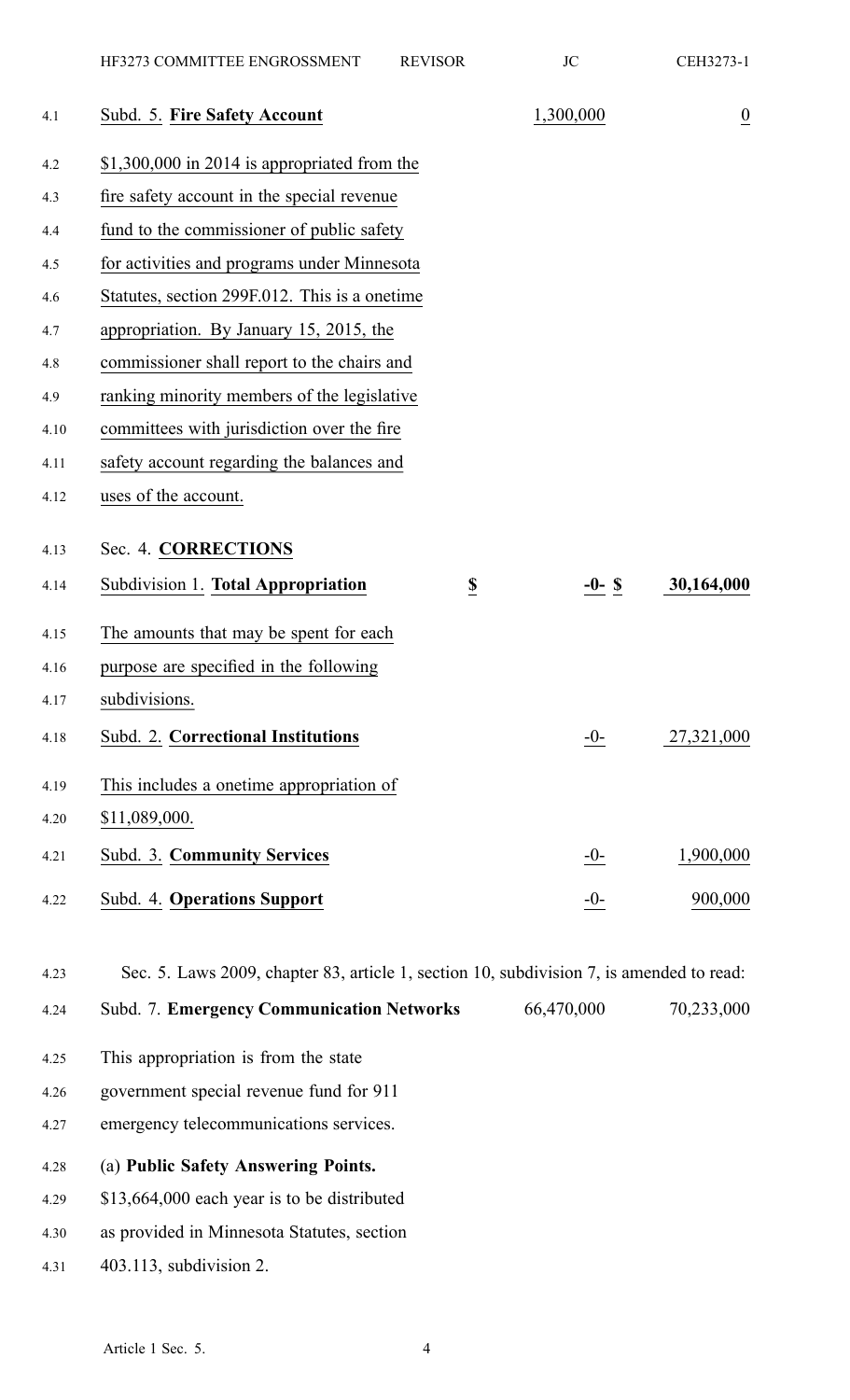| 5.1  | (b) Medical Resource Communication             |
|------|------------------------------------------------|
| 5.2  | Centers. \$683,000 each year is for grants     |
| 5.3  | to the Minnesota Emergency Medical             |
| 5.4  | Services Regulatory Board for the Metro        |
| 5.5  | East and Metro West Medical Resource           |
| 5.6  | Communication Centers that were in             |
| 5.7  | operation before January 1, 2000.              |
| 5.8  | (c) ARMER Debt Service. $$17,557,000$ the      |
| 5.9  | first year and $$23,261,000$ the second year   |
| 5.10 | are to the commissioner of finance to pay      |
| 5.11 | debt service on revenue bonds issued under     |
| 5.12 | Minnesota Statutes, section 403.275.           |
| 5.13 | Any portion of this appropriation not needed   |
| 5.14 | to pay debt service in a fiscal year may be    |
| 5.15 | used by the commissioner of public safety to   |
| 5.16 | pay cash for any of the capital improvements   |
| 5.17 | for which bond proceeds were appropriated      |
| 5.18 | by Laws 2005, chapter 136, article 1, section  |
| 5.19 | 9, subdivision 8, or Laws 2007, chapter 54,    |
| 5.20 | article 1, section 10, subdivision 8.          |
| 5.21 | (d) Metropolitan Council Debt Service.         |
| 5.22 | \$1,410,000 each year is to the commissioner   |
| 5.23 | of finance for payment to the Metropolitan     |
| 5.24 | Council for debt service on bonds issued       |
| 5.25 | under Minnesota Statutes, section 403.27.      |
| 5.26 | (e) ARMER State Backbone Operating             |
| 5.27 | Costs. \$5,060,000 each year is to the         |
| 5.28 | commissioner of transportation for costs       |
| 5.29 | of maintaining and operating the statewide     |
| 5.30 | radio system backbone.                         |
| 5.31 | (f) ARMER Improvements. $$1,000,000$           |
| 5.32 | each year is for the Statewide Radio Board for |
| 5.33 | costs of design, construction, maintenance     |
| 5.34 | of, and improvements to those elements         |

5.35 of the statewide public safety radio and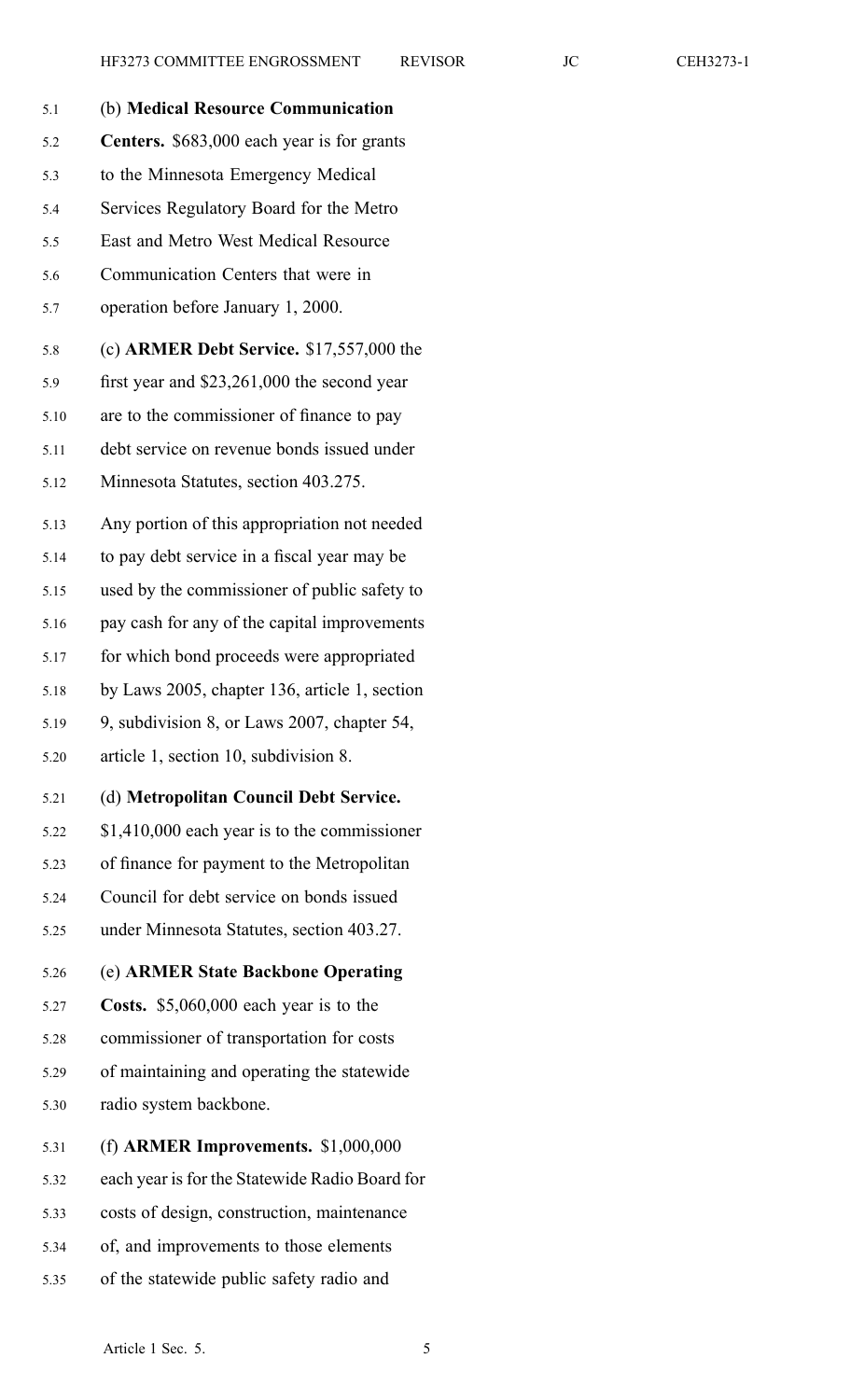6.1 communication system that suppor<sup>t</sup> mutual 6.2 aid communications and emergency medical 6.3 services or provide enhancement of public 6.4 safety communication interoperability. 6.5 (g) **Next Generation 911.** \$3,431,000 the 6.6 first year and \$6,490,000 the second year 6.7 are to replace the current system with the 6.8 Next Generation Internet Protocol (IP) based 6.9 network. This appropriation is available until 6.10 expended. The base level of funding for 6.11 fiscal year 2012 shall be \$2,965,000.

6.12 (h) **Grants to Local Government.**

- 6.13 \$5,000,000 the first year is for grants to
- 6.14 local units of governmen<sup>t</sup> to assist with
- 6.15 the transition to the ARMER system. This
- 6.16 appropriation is available until June 30, 2012.
- 6.17 Sec. 6. Laws 2013, chapter 86, article 1, section 13, is amended to read:

## 6.18 Sec. 13. **PEACE OFFICER STANDARDS** 6.19 **AND TRAINING (POST) BOARD \$ 3,870,000 \$ 3,870,000**

- 6.20 (a) **Excess Amounts Transferred**
- 6.21 This appropriation is from the peace officer
- 6.22 training account in the special revenue fund.
- 6.23 Any new receipts credited to that account in
- 6.24 the first year in excess of \$3,870,000 must be
- 6.25 transferred and credited to the general fund.
- 6.26 Any new receipts credited to that account in
- 6.27 the second year in excess of \$3,870,000 must
- 6.28 be transferred and credited to the general
- 6.29 fund.
- 6.30 (b) **Peace Officer Training**
- 6.31 **Reimbursements**
- 6.32 \$2,734,000 each year is for reimbursements
- 6.33 to local governments for peace officer
- 6.34 training costs.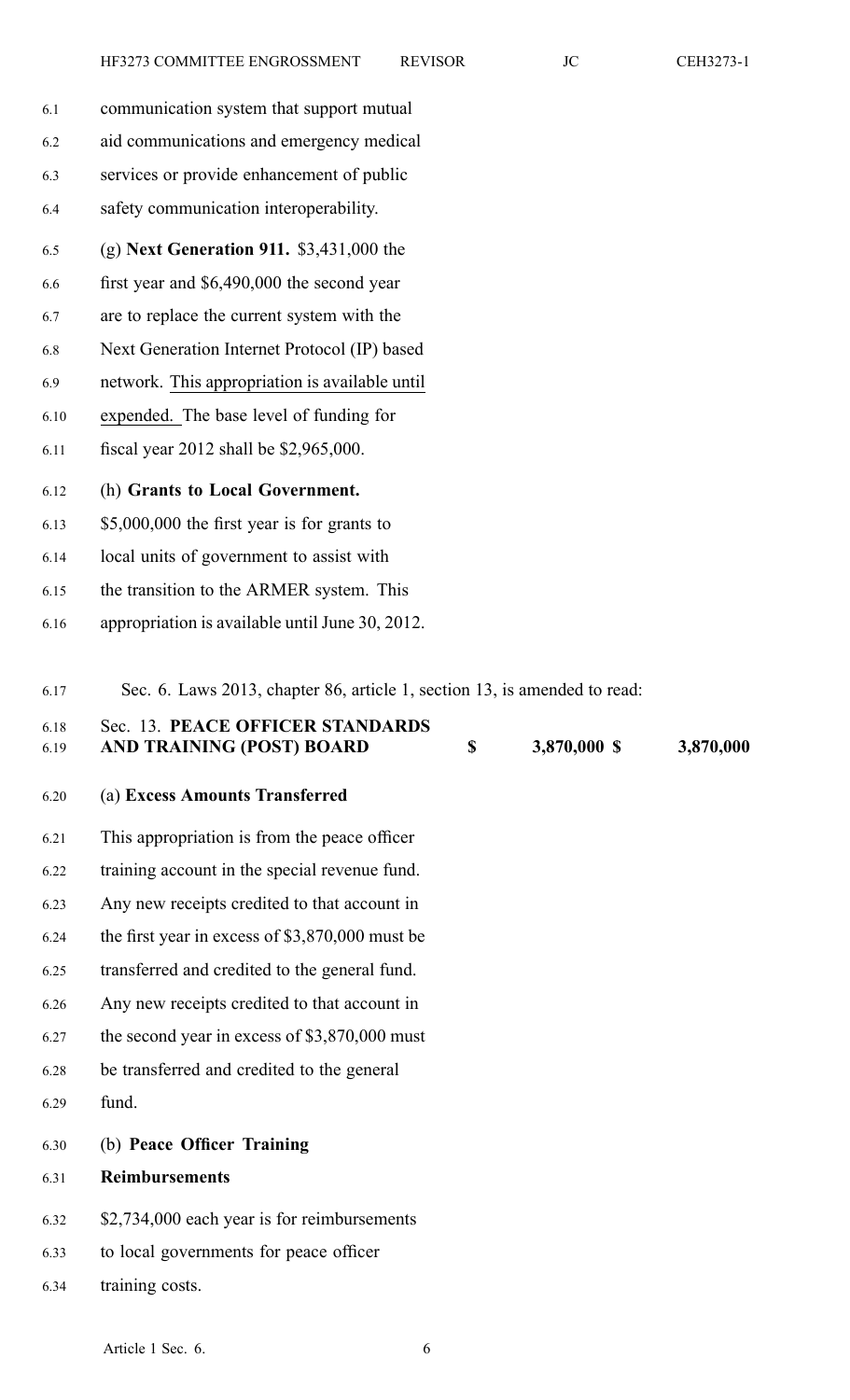| 7.1  | (c) Training; Sexually Exploited and                                                       |
|------|--------------------------------------------------------------------------------------------|
| 7.2  | <b>Trafficked Youth</b>                                                                    |
| 7.3  | Of the appropriation in paragraph (b),                                                     |
| 7.4  | \$100,000 the first year is for reimbursements                                             |
| 7.5  | to local governments for peace officer                                                     |
| 7.6  | training costs on sexually exploited and                                                   |
| 7.7  | trafficked youth, including effectively                                                    |
| 7.8  | identifying sex trafficked victims and                                                     |
| 7.9  | traffickers, investigation techniques, and                                                 |
| 7.10 | assisting sexually exploited youth. These                                                  |
| 7.11 | funds are available until June 30, 2016.                                                   |
| 7.12 | Reimbursement shall be provided on a flat                                                  |
| 7.13 | fee basis of \$100 per diem per officer.                                                   |
| 7.14 | <b>EFFECTIVE DATE.</b> This section is effective the day following final enactment.        |
| 7.15 | <b>ARTICLE 2</b>                                                                           |
| 7.16 | <b>PUBLIC SAFETY AND CORRECTIONS</b>                                                       |
| 7.17 | Section 1. Minnesota Statutes 2012, section 13.84, subdivision 5, is amended to read:      |
| 7.18 | Subd. 5. Disclosure. Private or confidential court services data shall not be              |
| 7.19 | disclosed except:                                                                          |
| 7.20 | (a) pursuant to section $13.05$ ;                                                          |
| 7.21 | (b) pursuant to a statute specifically authorizing disclosure of court services data;      |
| 7.22 | (c) with the written permission of the source of confidential data;                        |
| 7.23 | (d) to the court services department, parole or probation authority or state or local      |
| 7.24 | correctional agency or facility having statutorily granted supervision over the individual |
| 7.25 | subject of the data;                                                                       |
| 7.26 | (e) pursuant to subdivision 6; $\sigma$                                                    |
| 7.27 | (f) pursuant to a valid court order.; or                                                   |
| 7.28 | $(g)$ pursuant to section 611A.06, subdivision 6.                                          |
| 7.29 |                                                                                            |
|      | <b>EFFECTIVE DATE.</b> This section is effective January 1, 2015.                          |

7.30 Sec. 2. Minnesota Statutes 2012, section 13.84, subdivision 6, is amended to read: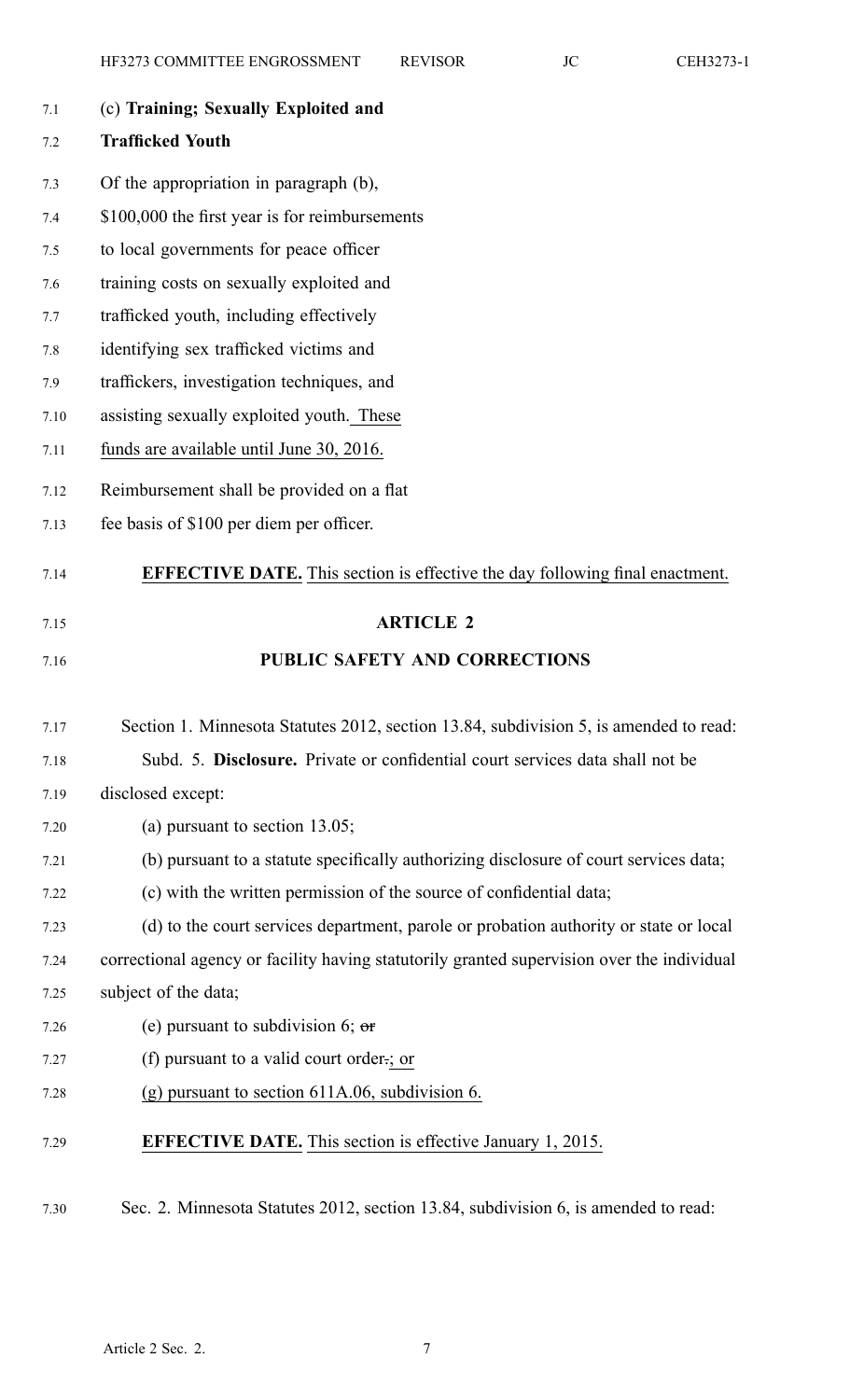- 8.1 Subd. 6. **Public benefit data.** (a) The responsible authority or its designee of <sup>a</sup> 8.2 parole or probation authority or correctional agency may release private or confidential 8.3 court services data related to:
- 8.4 (1) criminal acts to any law enforcement agency, if necessary for law enforcement 8.5 purposes; and
- 8.6 (2) criminal acts or delinquent acts to the victims of criminal or delinquent acts to the 8.7 extent that the data are necessary for the victim to assert the victim'slegal right to restitution.
- 8.8 (b) A parole or probation authority, <sup>a</sup> correctional agency, or agencies that provide 8.9 correctional services under contract to <sup>a</sup> correctional agency may release to <sup>a</sup> law 8.10 enforcement agency the following data on defendants, parolees, or probationers: current 8.11 address, dates of entrance to and departure from agency programs, and dates and times of 8.12 any absences, both authorized and unauthorized, from <sup>a</sup> correctional program.
- 8.13 (c) The responsible authority or its designee of <sup>a</sup> juvenile correctional agency may 8.14 release private or confidential court services data to <sup>a</sup> victim of <sup>a</sup> delinquent act to the 8.15 extent the data are necessary to enable the victim to assert the victim's right to reques<sup>t</sup> 8.16 notice of release under section 611A.06. The data that may be released include only the 8.17 name, home address, and placement site of <sup>a</sup> juvenile who has been placed in <sup>a</sup> juvenile 8.18 correctional facility as <sup>a</sup> result of <sup>a</sup> delinquent act.
- 8.19 (d) Upon the victim's written or electronic reques<sup>t</sup> and, if the victim and offender 8.20 have been household or family members as defined in section 518B.01, subdivision 1, 8.21 paragraph (b), the commissioner of corrections or the commissioner's designee may 8.22 disclose to the victim of an offender convicted of <sup>a</sup> crime pursuan<sup>t</sup> to section 609.02, 8.23 subdivision 16, notification of the city and five-digit zip code of the offender's residency 8.24 upon or after release from <sup>a</sup> Department of Corrections facility, unless: 8.25 (1) the offender is not supervised by the commissioner of corrections or the 8.26 commissioner's designee at the time of the victim's request; 8.27 (2) the commissioner of corrections or the commissioner's designee does not have 8.28 the city or zip code; or 8.29 (3) the commissioner of corrections or the commissioner's designee reasonably 8.30 believes that disclosure of the city or zip code of the offender's residency creates <sup>a</sup> risk
- 8.31 to the victim, offender, or public safety.
- 8.32 **EFFECTIVE DATE.** This section is effective January 1, 2015.

8.33 Sec. 3. Minnesota Statutes 2012, section 243.167, subdivision 1, is amended to read: 8.34 Subdivision 1. **Definition.** As used in this section, "crime against the person" means 8.35 <sup>a</sup> violation of any of the following or <sup>a</sup> similar law of another state or of the United States: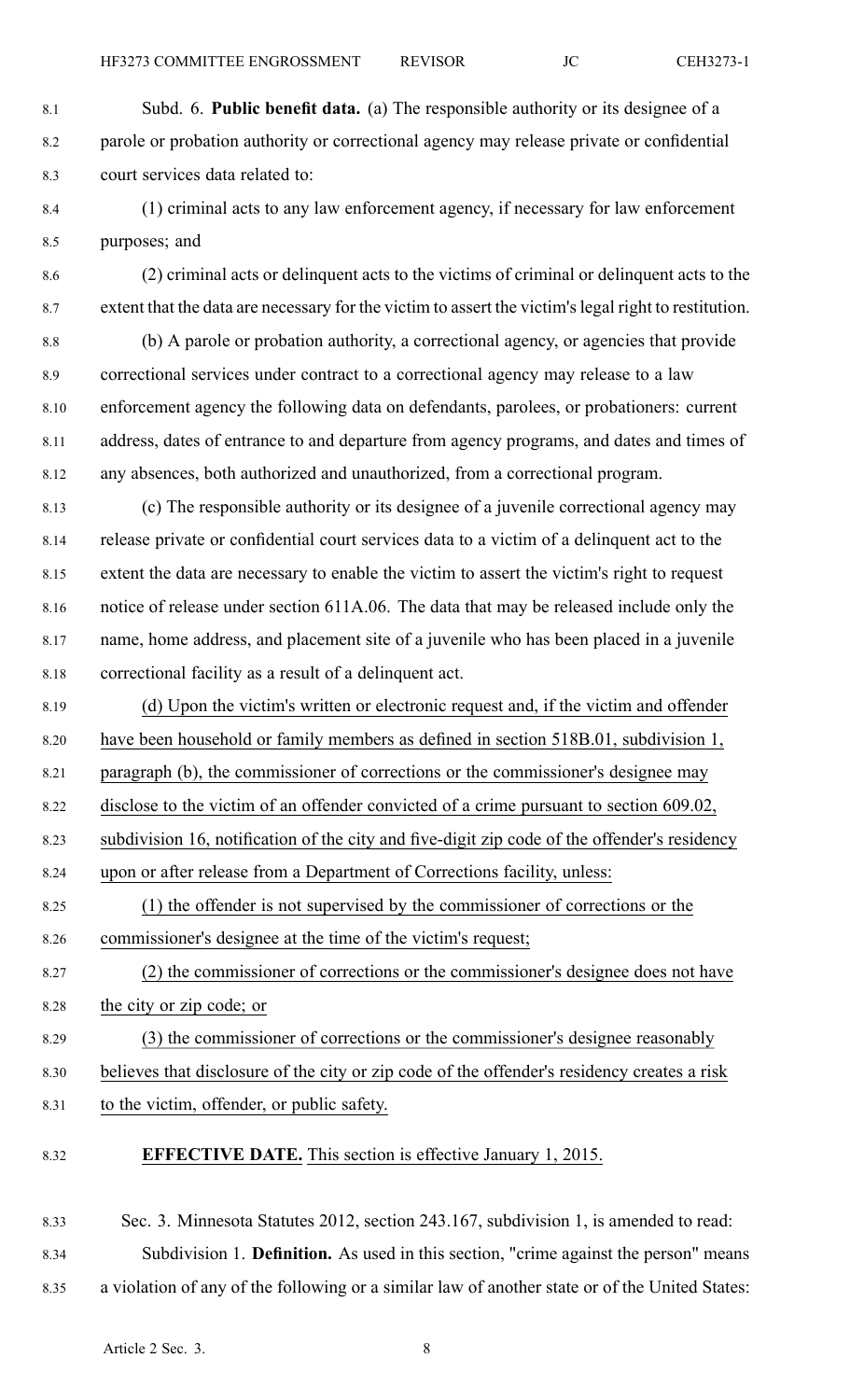HF3273 COMMITTEE ENGROSSMENT REVISOR JC CEH3273-1

9.1 section 609.165; 609.185; 609.19; 609.195; 609.20; 609.205; 609.221; 609.222; 609.223; 9.2 609.2231; 609.224, subdivision 2 or 4; 609.2242, subdivision 2 or 4; 609.2247; 609.235; 9.3 609.245, subdivision 1; 609.25; 609.255; 609.3451, subdivision 2 3; 609.498, subdivision 9.4 1; 609.582, subdivision 1; or 617.23, subdivision 2; or any felony-level violation of 9.5 section 609.229; 609.377; 609.749; or 624.713.

9.6 Sec. 4. Minnesota Statutes 2012, section 299F.012, subdivision 1, is amended to read: 9.7 Subdivision 1. **Authorized programs within department.** From the revenues 9.8 appropriated from the fire safety account, established under section 297I.06, subdivision 9.9 3, the commissioner of public safety may expend funds for the activities and programs 9.10 identified by the advisory committee established under subdivision 2 and recommended 9.11 to the commissioner of public safety. The commissioner shall not expend funds without 9.12 the recommendation of the advisory committee established under subdivision 2. The 9.13 commissioner shall not expend funds without the recommendation of the advisory 9.14 committee established under subdivision 2. These funds are to be used to provide 9.15 resources needed for identified activities and programs of the Minnesota fire service and to 9.16 ensure the State Fire Marshal Division responsibilities are fulfilled.

9.17 Sec. 5. Minnesota Statutes 2012, section 299F.012, subdivision 2, is amended to read: 9.18 Subd. 2. **Fire Service Advisory Committee.** (a) The Fire Service Advisory 9.19 Committee shall provide recommendations to the commissioner of public safety on 9.20 fire service-related issues and shall consist of representatives of each of the following 9.21 organizations: two appointed by the president of the Minnesota State Fire Chiefs 9.22 Association, two appointed by the president of the Minnesota State Fire Department 9.23 Association, two appointed by the president of the Minnesota Professional Fire Fighters, 9.24 two appointed by the president of the League of Minnesota Cities, one appointed by the 9.25 president of the Minnesota Association of Townships, one appointed by the president 9.26 of the Insurance Federation of Minnesota, one appointed jointly by the presidents of 9.27 the Minnesota Chapter of the International Association of Arson Investigators and the 9.28 Fire Marshals Association of Minnesota, and the commissioner of public safety or the 9.29 commissioner's designee. The commissioner of public safety must ensure that at least 9.30 three of the members of the advisory committee work and reside in counties outside of the 9.31 seven-county metropolitan area. The committee shall provide funding recommendations 9.32 to the commissioner of public safety from the fire safety fund for the following purposes: 9.33 (1) for the Minnesota Board of Firefighter Training and Education;

9.34 (2) for programs and staffing for the State Fire Marshal Division; and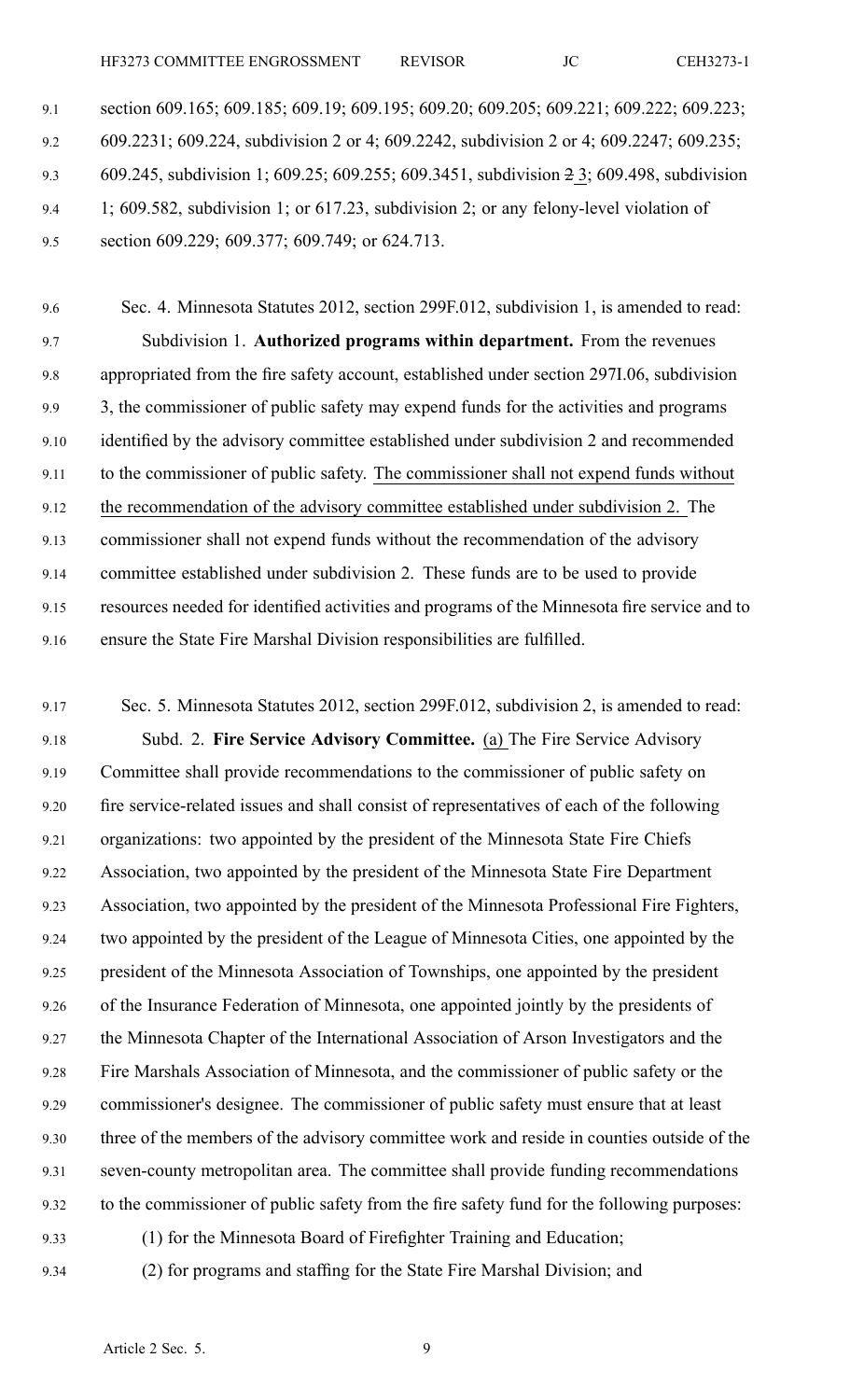- 10.1 (3) for fire-related regional response team programs and any other fire service
- 10.2 programs that have the potential for statewide impact.
- 10.3 (b) The committee under paragraph (a) does not expire.
- 10.4 Sec. 6. Minnesota Statutes 2012, section 609.135, subdivision 2, is amended to read: 10.5 Subd. 2. **Stay of sentence maximum periods.** (a) If the conviction is for <sup>a</sup> felony 10.6 other than section 609.21, subdivision 1a, paragraph (b) or (c), the stay shall be for not 10.7 more than four years or the maximum period for which the sentence of imprisonment 10.8 might have been imposed, whichever is longer.
- 10.9 (b) If the conviction is for <sup>a</sup> gross misdemeanor violation of section 169A.20 10.10 or 609.21, subdivision 1a, paragraph (d), or for <sup>a</sup> felony described in section 609.21, 10.11 subdivision 1a, paragraph (b) or (c), the stay shall be for not more than six years. The 10.12 court shall provide for unsupervised probation for the last year of the stay unless the court 10.13 finds that the defendant needs supervised probation for all or par<sup>t</sup> of the last year.
- 10.14 (c) If the conviction is for <sup>a</sup> gross misdemeanor violation of section 609.3451, 10.15 subdivision 1, the stay shall be for not more than six years.
- 10.16 (e) (d) If the conviction is for a gross misdemeanor not specified in paragraph (b), 10.17 the stay shall be for not more than two years.
- 10.18 (d) (e) If the conviction is for any misdemeanor under section 169A.20; 609.746, 10.19 subdivision 1; 609.79; or 617.23; or for <sup>a</sup> misdemeanor under section 609.2242 or 10.20 609.224, subdivision 1, in which the victim of the crime was <sup>a</sup> family or household 10.21 member as defined in section 518B.01, the stay shall be for not more than two years. The 10.22 court shall provide for unsupervised probation for the second year of the stay unless the 10.23 court finds that the defendant needs supervised probation for all or par<sup>t</sup> of the second year. 10.24 (e) (f) If the conviction is for a misdemeanor not specified in paragraph  $(d)$  (e), the
- 10.25 stay shall be for not more than one year.
- 10.26  $(f)$  (g) The defendant shall be discharged six months after the term of the stay 10.27 expires, unless the stay has been revoked or extended under paragraph  $(g)$  (h), or the 10.28 defendant has already been discharged.
- 10.29  $(g)$  (h) Notwithstanding the maximum periods specified for stays of sentences under 10.30 paragraphs (a) to  $(f)(g)$ , a court may extend a defendant's term of probation for up to one 10.31 year if it finds, at <sup>a</sup> hearing conducted under subdivision 1a, that:
- 10.32 (1) the defendant has not paid court-ordered restitution in accordance with the 10.33 paymen<sup>t</sup> schedule or structure; and
- 10.34 (2) the defendant is likely to not pay the restitution the defendant owes before the 10.35 term of probation expires.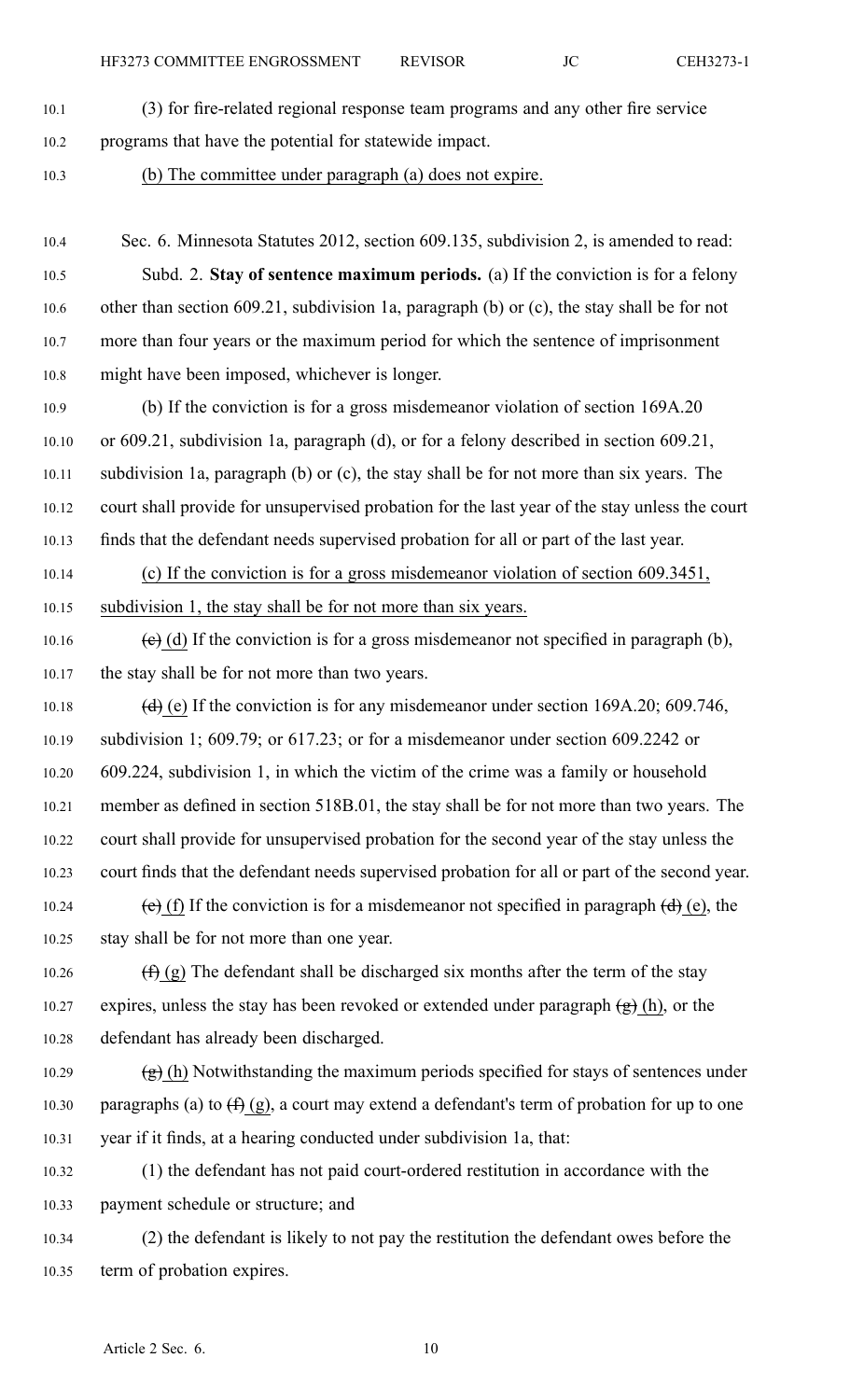| 11.1  | This one-year extension of probation for failure to pay restitution may be extended by                 |
|-------|--------------------------------------------------------------------------------------------------------|
| 11.2  | the court for up to one additional year if the court finds, at another hearing conducted               |
| 11.3  | under subdivision 1a, that the defendant still has not paid the court-ordered restitution              |
| 11.4  | that the defendant owes.                                                                               |
| 11.5  | Nothing in this subdivision limits the court's ability to refer the case to collections                |
| 11.6  | under section 609.104.                                                                                 |
| 11.7  | $(h)$ (i) Notwithstanding the maximum periods specified for stays of sentences under                   |
| 11.8  | paragraphs (a) to $(f)(g)$ , a court may extend a defendant's term of probation for up to three        |
| 11.9  | years if it finds, at a hearing conducted under subdivision 1c, that:                                  |
| 11.10 | (1) the defendant has failed to complete court-ordered treatment successfully; and                     |
| 11.11 | (2) the defendant is likely not to complete court-ordered treatment before the term of                 |
| 11.12 | probation expires.                                                                                     |
| 11.13 | <b>EFFECTIVE DATE.</b> This section is effective August 1, 2014, and applies to crimes                 |
| 11.14 | committed on or after that date.                                                                       |
| 11.15 | Sec. 7. Minnesota Statutes 2012, section 609.3451, subdivision 3, is amended to read:                  |
| 11.16 | Subd. 3. Felony. A person is guilty of a felony and may be sentenced to                                |
| 11.17 | imprisonment for not more than five ten years or to payment of a fine of not more than                 |
| 11.18 | \$10,000, or both, if the person violates subdivision 1, clause $(2)$ , this section within ten        |
| 11.19 | years after having been previously convicted of or adjudicated delinquent for violating                |
| 11.20 | subdivision 1, clause $(2)$ this section; sections 609.342 to 609.345; or 609.3453; section            |
| 11.21 | 617.23 <del>, subdivision 2, clause (1)</del> ; 617.247; or a statute from another state in conformity |
| 11.22 | with subdivision 1, clause (2), or section $617.23$ , subdivision 2, clause (1) therewith.             |
| 11.23 | <b>EFFECTIVE DATE.</b> This section is effective August 1, 2014, and applies to crimes                 |
| 11.24 | committed on or after that date.                                                                       |
| 11.25 | Sec. 8. Minnesota Statutes 2012, section 611A.06, is amended by adding a subdivision                   |
| 11.26 | to read:                                                                                               |
| 11.27 | Subd. 6. Offender location. (a) Upon the victim's written or electronic request                        |
| 11.28 | and if the victim and offender have been household or family members as defined in                     |
| 11.29 | section 518B.01, subdivision 2, paragraph (b), the commissioner of corrections or the                  |
| 11.30 | commissioner's designee shall disclose to the victim of an offender convicted of a crime               |

- 11.31 pursuan<sup>t</sup> to section 609.02, subdivision 16, notification of the city and five-digit zip code
- 11.32 of the offender's residency upon release from <sup>a</sup> Department of Corrections facility, unless: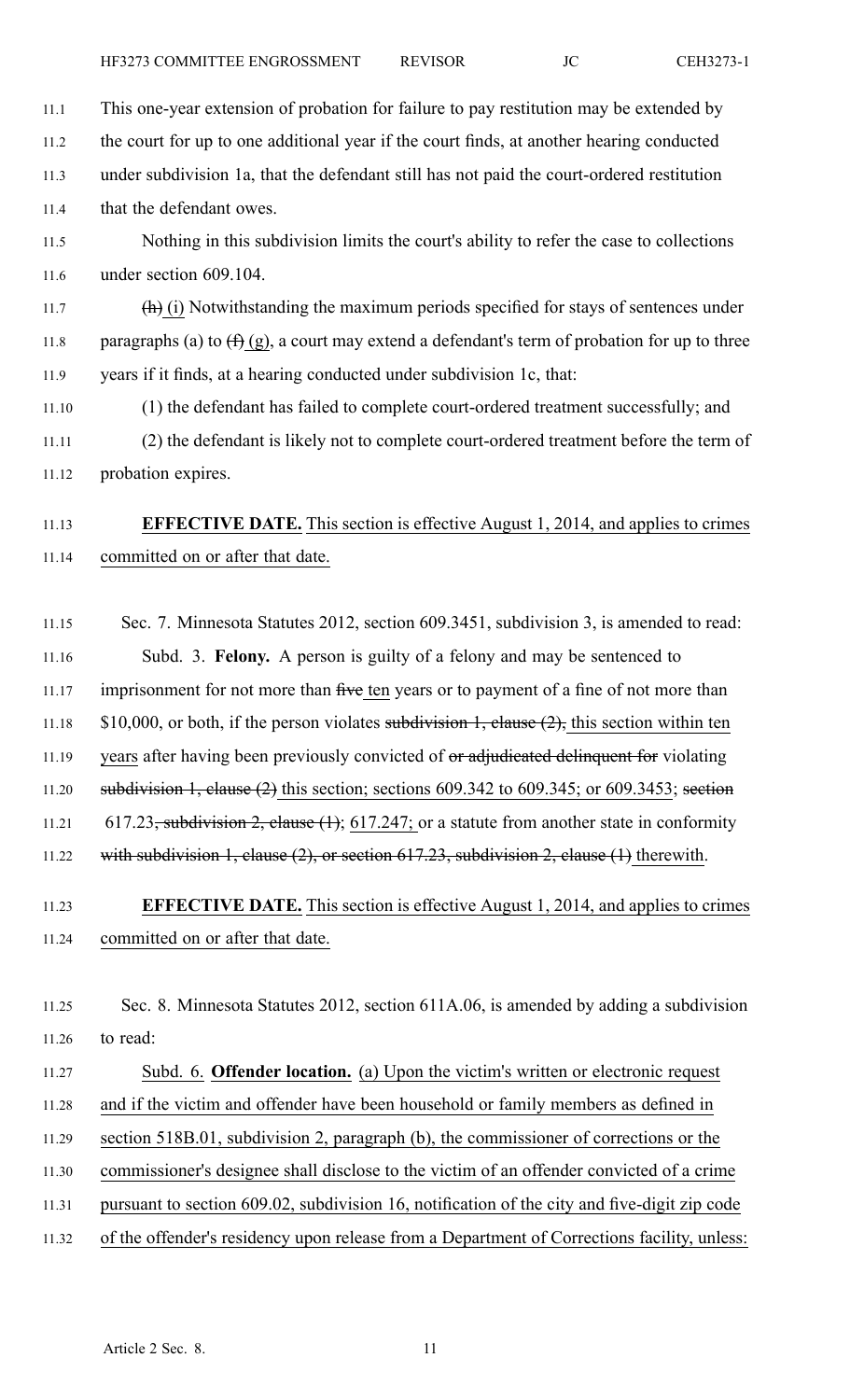| 12.1  | (1) the offender is not supervised by the commissioner of corrections or the                  |
|-------|-----------------------------------------------------------------------------------------------|
| 12.2  | commissioner's designee at the time of the victim's request;                                  |
| 12.3  | (2) the commissioner of corrections or the commissioner's designee does not have              |
| 12.4  | the city or zip code; or                                                                      |
| 12.5  | (3) the commissioner of corrections or the commissioner's designee reasonably                 |
| 12.6  | believes that disclosure of the city or zip code of the offender's residency creates a risk   |
| 12.7  | to the victim, offender, or public safety.                                                    |
| 12.8  | (b) All identifying information regarding the victim including, but not limited to, the       |
| 12.9  | notification provided by the commissioner of corrections or the commissioner's designee       |
| 12.10 | is classified as private data on individuals as defined in section 13.02, subdivision 12, and |
| 12.11 | is accessible only to the victim.                                                             |
| 12.12 | <b>EFFECTIVE DATE.</b> This section is effective January 15, 2015.                            |
| 12.13 | Sec. 9. REVISOR'S INSTRUCTION.                                                                |
| 12.14 | In the next edition of Minnesota Statutes, the revisor of statutes shall change the           |
| 12.15 | headnote of section 609.3451, subdivision 2, from "Penalty" to "Gross misdemeanor."           |
| 12.16 | <b>ARTICLE 3</b>                                                                              |
| 12.17 | DISASTER ASSISTANCE FOR PUBLIC ENTITIES; FEDERAL AID GRANTED                                  |
| 12.18 | Section 1. Minnesota Statutes 2012, section 12.03, is amended by adding a subdivision         |
| 12.19 | to read:                                                                                      |
| 12.20 | Subd. 5d. Local government. "Local government" has the meaning given in Code                  |
| 12.21 | of Federal Regulations, title 44, section 206.2 (2012).                                       |
| 12.22 | Sec. 2. Minnesota Statutes 2012, section 12.03, is amended by adding a subdivision to         |
| 12.23 | read:                                                                                         |
| 12.24 | Subd. 6b. Nonfederal share. "Nonfederal share" has the meaning given in section               |
| 12.25 | 12A.02, subdivision 7.                                                                        |
| 12.26 | Sec. 3. Minnesota Statutes 2012, section 12.221, subdivision 4, is amended to read:           |
| 12.27 | Subd. 4. Subgrant agreements; state share. (a) The state director, serving as the             |
| 12.28 | governor's authorized representative, may enter into subgrant agreements with eligible        |
| 12.29 | applicants to provide federal and state financial assistance made available as a result       |

12.30 of <sup>a</sup> disaster declaration.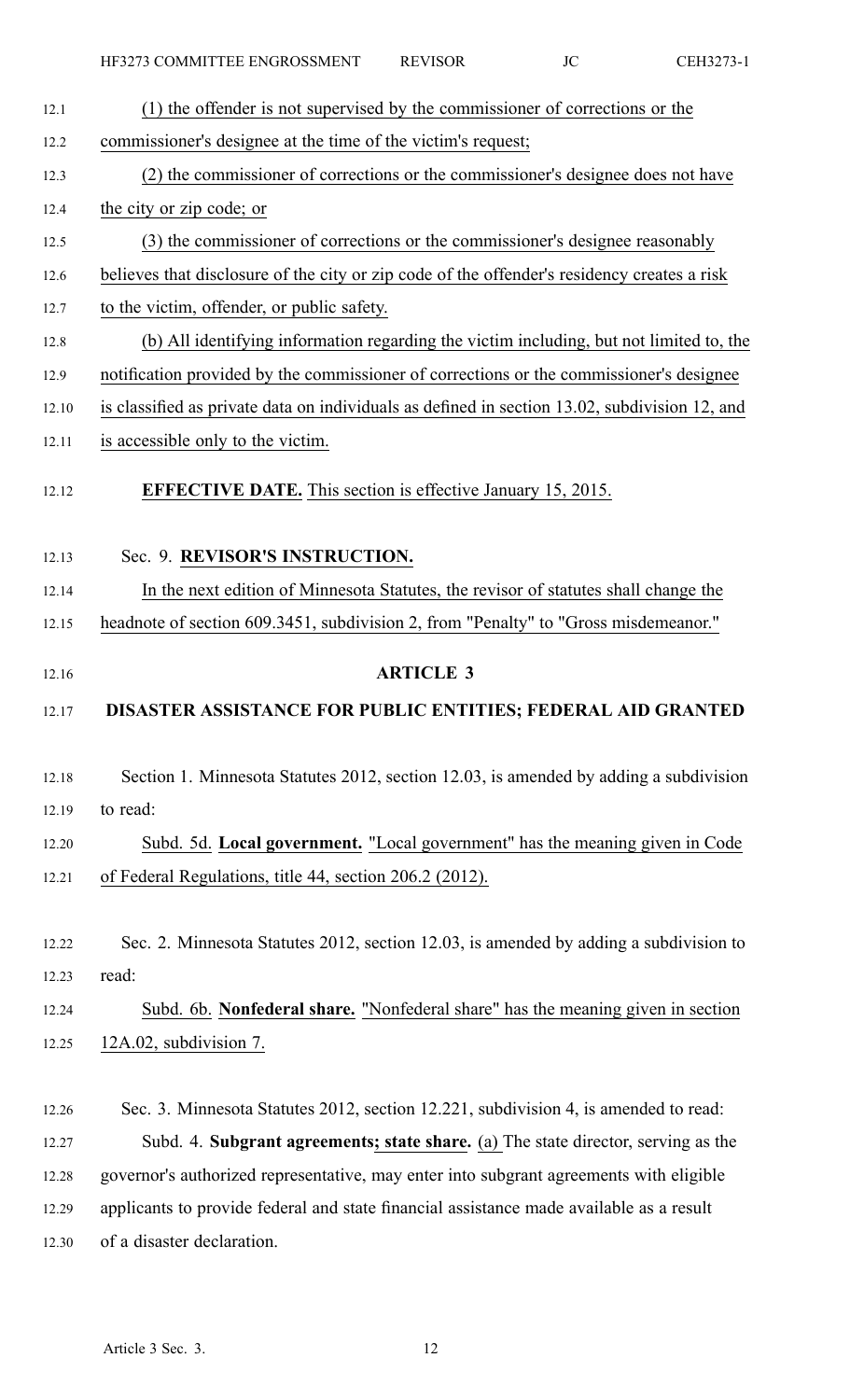- 13.1 (b) When state funds are used to provide the FEMA Public Assistance Program 13.2 cost-share requirement for <sup>a</sup> local government, the state director must award <sup>a</sup> local 13.3 governmen<sup>t</sup> 100 percen<sup>t</sup> of the nonfederal share of the local government's FEMA Public 13.4 Assistance Program costs. 13.5 Sec. 4. Minnesota Statutes 2012, section 12.221, is amended by adding <sup>a</sup> subdivision 13.6 to read: 13.7 Subd. 6. **Disaster assistance contingency account; appropriation.** (a) A disaster 13.8 assistance contingency account is created in the general fund in the state treasury. Money 13.9 in the disaster assistance contingency account is appropriated to the commissioner of 13.10 public safety to provide: 13.11 (1) cost-share for federal assistance under section 12A.15, subdivision 1; and 13.12 (2) state public disaster assistance to eligible applicants under chapter 12B. 13.13 (b) For appropriations under paragraph (a), clause (1), the amount appropriated is 13.14 100 percen<sup>t</sup> of any nonfederal share for state agencies and local governments. Money 13.15 appropriated under paragraph (a), clause (1), may be used to pay all or <sup>a</sup> portion of the 13.16 nonfederal share for publicly owned capital improvement projects. 13.17 (c) For appropriations under paragraph (a), clause (2), the amount appropriated 13.18 is the amount required to pay eligible claims under chapter 12B, as certified by the 13.19 commissioner of public safety. 13.20 (d) If the amount appropriated is insufficient to cover costs for paragraph (a), clauses 13.21 (1) and (2), the commissioner of public safety shall pay up to an additional \$4,000,000 13.22 from the general fund appropriation provided under this paragraph. No paymen<sup>t</sup> shall be 13.23 made under this paragraph until: 13.24 (1) the commissioner of public safety has given the commissioner of managemen<sup>t</sup> 13.25 and budget an estimate of the additional funds required; 13.26 (2) the commissioner of managemen<sup>t</sup> and budget has reported the estimate to the 13.27 chairs of the house of representatives Ways and Means Committee and the senate Finance 13.28 Committee; and 13.29 (3) the commissioner of managemen<sup>t</sup> and budget has approved the payments. 13.30 (e) Amounts approved by the commissioner of managemen<sup>t</sup> and budget, up to 13.31 \$4,000,000 per fiscal year, are appropriated from the general fund to the commissioner 13.32 of public safety. By January 15 of each year, the commissioner of managemen<sup>t</sup> and 13.33 budget shall submit <sup>a</sup> repor<sup>t</sup> to the chairs of the house of representatives Ways and
- 13.34 Means Committee and the senate Finance Committee detailing state disaster assistance
- 13.35 appropriations and expenditures under this subdivision during the previous calendar year.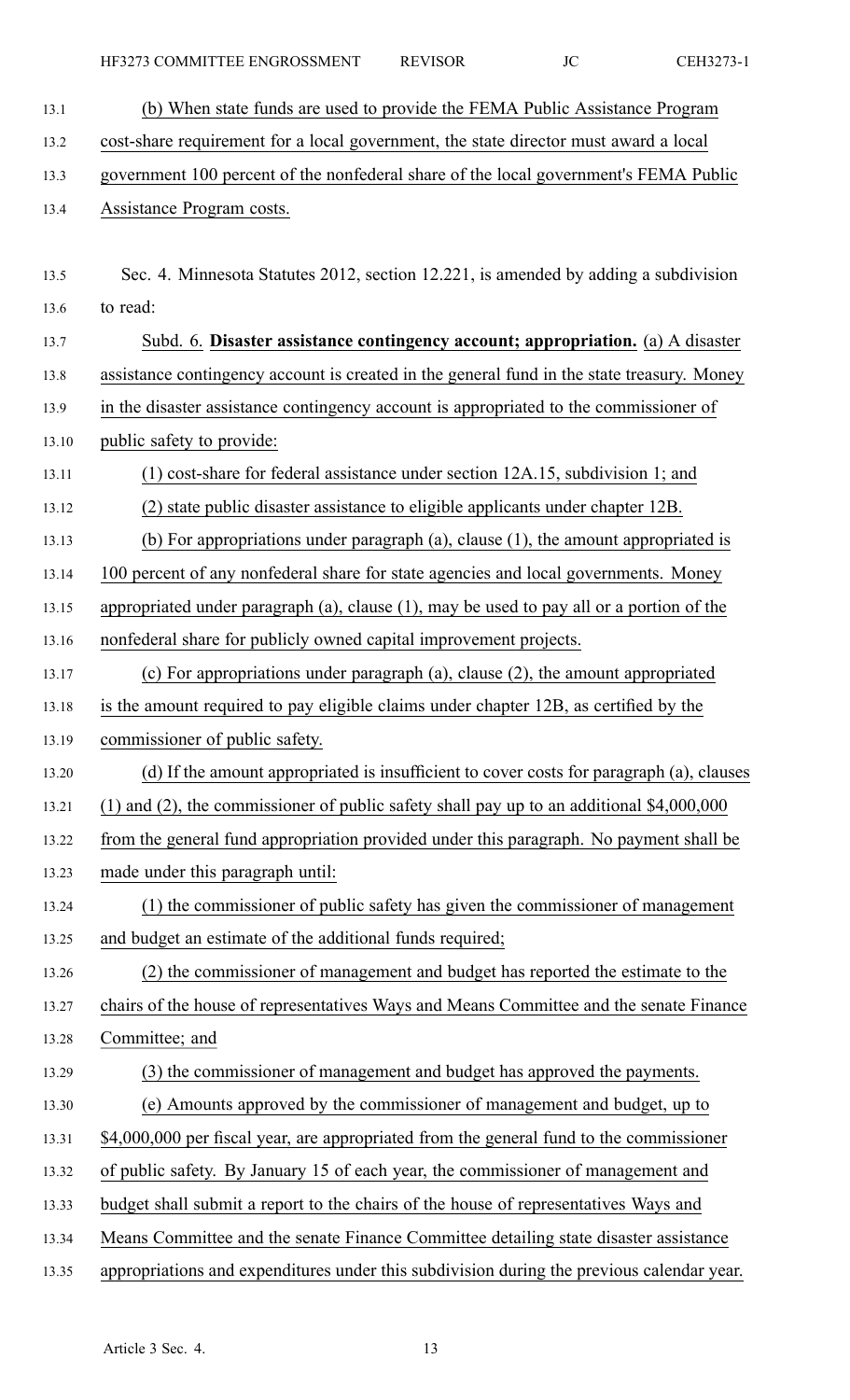| (f) The governor's budget proposal submitted to the legislature under section 16A.11           |
|------------------------------------------------------------------------------------------------|
| must include recommended appropriations to the disaster assistance contingency account.        |
| The governor's appropriation recommendations must be informed by the commissioner of           |
| public safety's estimate of the amount of money that will be necessary to:                     |
| (1) provide 100 percent of the nonfederal share for state agencies and local                   |
| governments that will receive federal financial assistance from FEMA during the next           |
| biennium; and                                                                                  |
| (2) fully pay all eligible claims under chapter 12B.                                           |
| (g) Notwithstanding section 16A.28:                                                            |
| (1) funds appropriated or transferred to the disaster assistance contingency account           |
| do not lapse but remain in the account until appropriated; and                                 |
| (2) funds appropriated from the disaster assistance contingency account do not lapse           |
| and are available until expended.                                                              |
| Sec. 5. Minnesota Statutes 2012, section 12A.02, subdivision 2, is amended to read:            |
| Subd. 2. Appropriation. "Appropriation" means an appropriation provided in law                 |
| specifically to implement this chapter, including but not limited to a statutory appropriation |
| to provide the required cost-share for federal disaster assistance under section 12.221.       |
| Sec. 6. Minnesota Statutes 2012, section 12A.02, is amended by adding a subdivision            |
| to read:                                                                                       |
| Subd. 6. Local government. "Local government" has the meaning given in section                 |
| 12.03, subdivision 5d.                                                                         |
| Sec. 7. Minnesota Statutes 2012, section 12A.02, is amended by adding a subdivision            |
| to read:                                                                                       |
| Subd. 7. Nonfederal share. "Nonfederal share" means that portion of total FEMA                 |
| Public Assistance Program costs that is no more than 25 percent and is not eligible for        |
| FEMA reimbursement.                                                                            |
| Sec. 8. Minnesota Statutes 2012, section 12A.03, subdivision 3, is amended to read:            |
| Subd. 3. Nonduplication of federal assistance. State assistance may not duplicate              |
| or supplement eligible FEMA Public Assistance Program assistance. For eligible Public          |

14.30 Assistance Program costs, any state matching cost-share money made available for

- 14.31 that assistance must be disbursed by the Department of Public Safety to <sup>a</sup> state agency,
- 14.32 local political subdivision, Indian tribe government, or other applicant. State assistance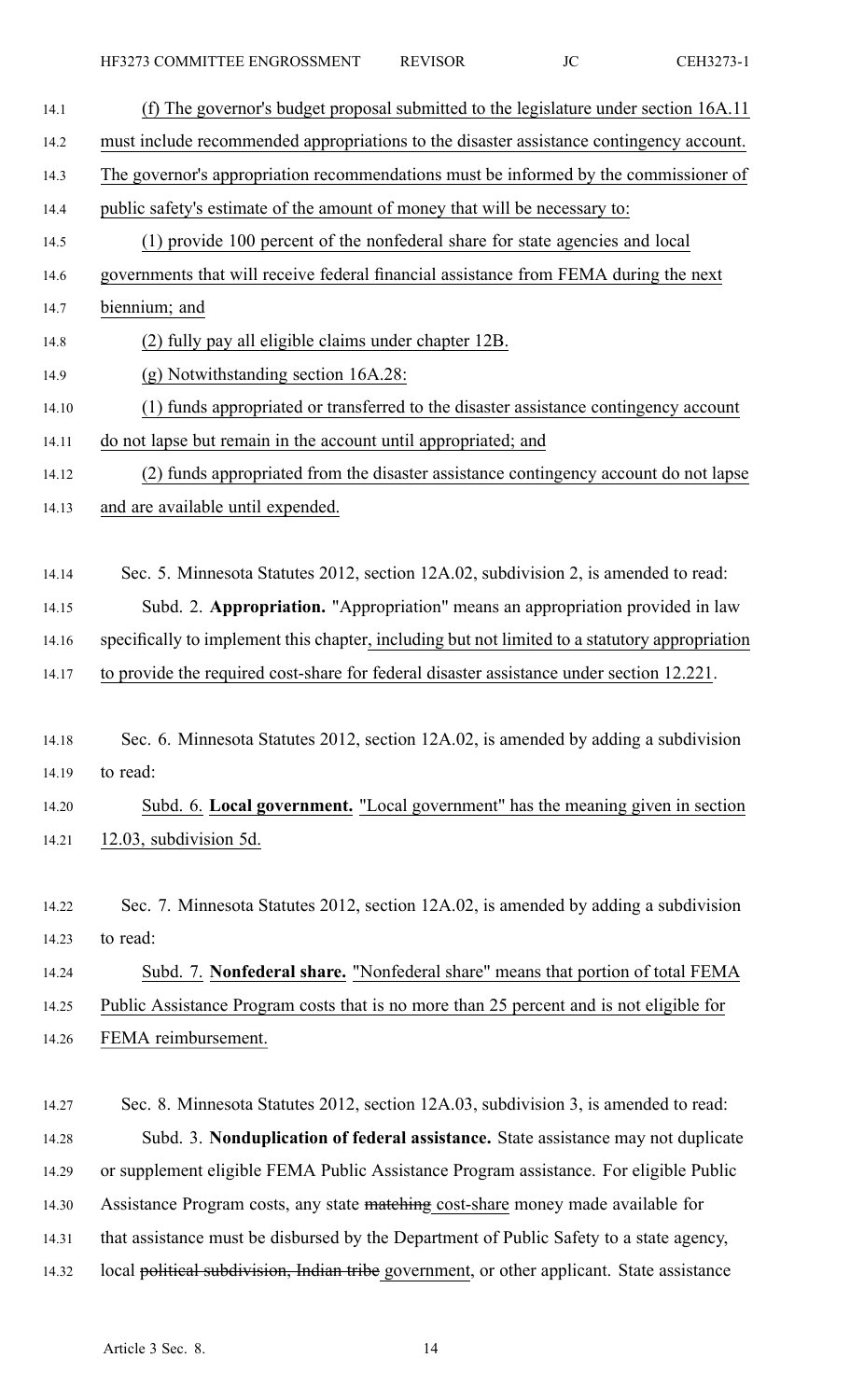15.1 distributed by a state agency, other than the Department of Public Safety, to a political 15.2 subdivision local government or other applicant for disaster costs that are eligible for 15.3 FEMA Public Assistance Program assistance constitutes an advance of funds. Such 15.4 advances must be repaid to the applicable state agency when the applicant has received 15.5 the FEMA Public Assistance Program assistance, and whatever state matching cost-share 15.6 money may be made available for that assistance, from the Department of Public Safety.

- 15.7 Sec. 9. Minnesota Statutes 2012, section 12A.15, subdivision 1, is amended to read: 15.8 Subdivision 1. **State match cost-share for federal assistance.** State appropriations 15.9 may be used for payment of the state match for federal disaster assistance to pay 100 15.10 percent of the nonfederal share for state agencies. If authorized in law, state appropriations 15.11 may be used to pay all or a portion of the local share of the match for federal funds for 15.12 political subdivisions and local governments under section 12.221. An appropriation from 15.13 the bond proceeds fund may be used to fund federal match obligations as cost-share for 15.14 federal disaster assistance for publicly owned capital improvement projects resulting from 15.15 the receipt of federal disaster assistance.
- 15.16 Sec. 10. Minnesota Statutes 2012, section 16A.28, is amended by adding <sup>a</sup> subdivision 15.17 to read:
- 15.18 Subd. 9. **Disaster assistance.** (a) The commissioner of managemen<sup>t</sup> and budget 15.19 must transfer the unexpended and unencumbered balance of <sup>a</sup> general fund disaster 15.20 assistance appropriation that expires as provided under thissection or as otherwise provided 15.21 by law to the disaster assistance contingency account in section 12.221, subdivision 6. 15.22 (b) Expired disaster assistance transferred to the disaster assistance contingency 15.23 account is available for appropriation as provided under section 12.221, subdivision 15.24 6, regardless of the specific disaster event or purpose for which the expired disaster 15.25 assistance was originally appropriated. 15.26 (c) The commissioner must repor<sup>t</sup> each transfer to the chairs of the house of 15.27 representatives Ways and Means Committee and the senate Finance Committee. 15.28 (d) For the purposes of this subdivision, "disaster assistance appropriation" means 15.29 an appropriation from the general fund to provide cost-share required for federal disaster 15.30 assistance or to provide other state disaster assistance under chapter 12A or 12B.
- 15.31 Sec. 11. **EFFECTIVE DATE.**
- 15.32 This article is effective the day following final enactment.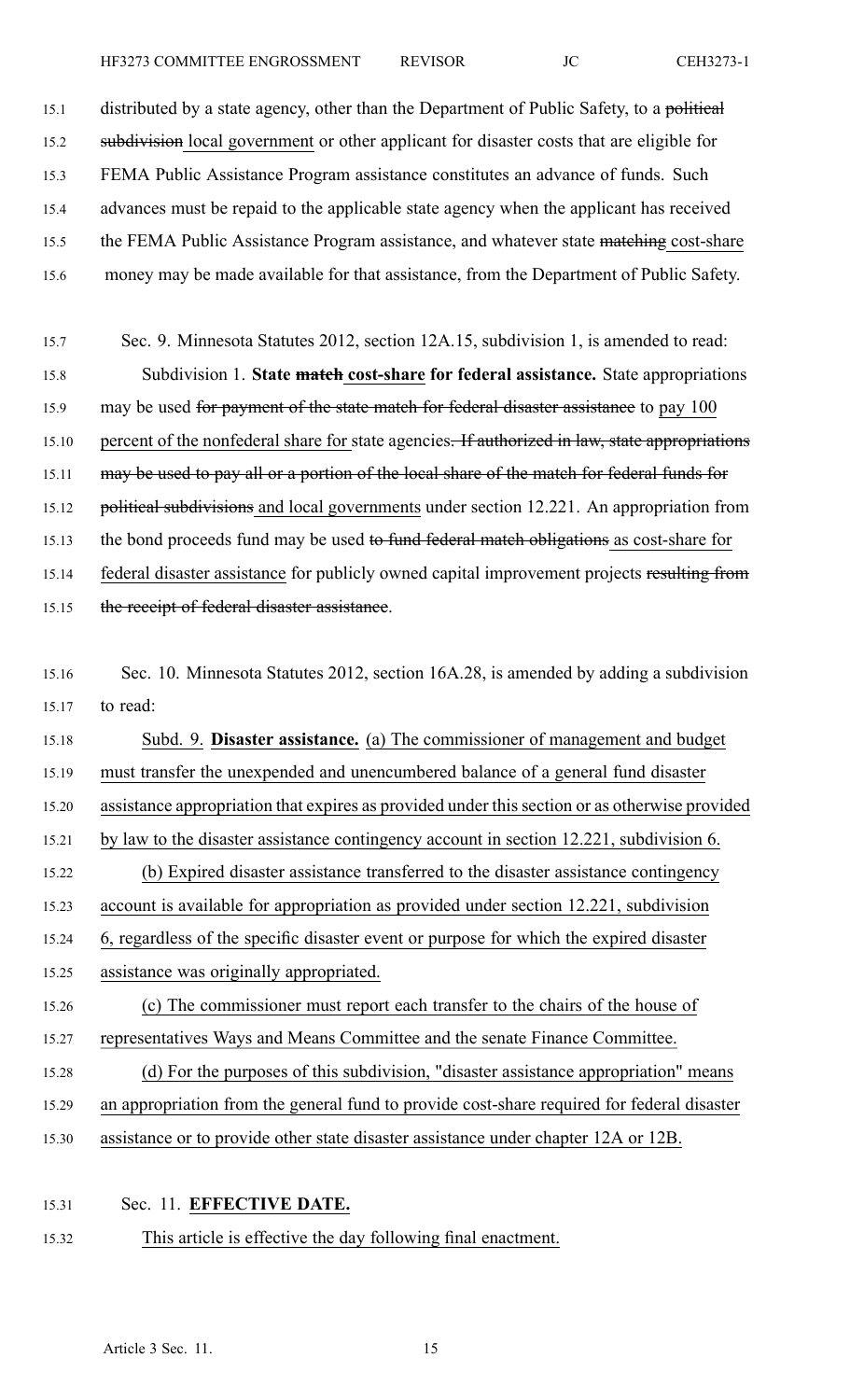| 16.1  | <b>ARTICLE 4</b>                                                                          |
|-------|-------------------------------------------------------------------------------------------|
| 16.2  | DISASTER ASSISTANCE FOR PUBLIC ENTITIES; ABSENT FEDERAL AID                               |
| 16.3  | Section 1. [12B.10] PUBLIC DISASTER ASSISTANCE; ABSENT FEDERAL                            |
| 16.4  | AID.                                                                                      |
| 16.5  | This chapter establishes a state public assistance program to provide cost-share          |
| 16.6  | assistance to local governments that sustain significant damage on a per capita basis but |
| 16.7  | are not eligible for federal disaster assistance or corresponding state assistance under  |
| 16.8  | chapter 12A.                                                                              |
| 16.9  | Sec. 2. [12B.15] DEFINITIONS.                                                             |
| 16.10 | Subdivision 1. Application. The definitions in this section apply to this chapter.        |
| 16.11 | Subd. 2. Applicant. "Applicant" means a local government that applies for state           |
| 16.12 | disaster assistance under this chapter.                                                   |
| 16.13 | Subd. 3. Commissioner. "Commissioner" means the commissioner of public safety.            |
| 16.14 | Subd. 4. Director. "Director" means the director of the Division of Homeland              |
| 16.15 | Security and Emergency Management in the Department of Public Safety.                     |
| 16.16 | Subd. 5. Disaster. "Disaster" means any catastrophe, including but not limited            |
| 16.17 | to a tornado, storm, high water, wind-driven water, tidal wave, earthquake, volcanic      |
| 16.18 | eruption, landslide, mudslide, snowstorm, or drought or, regardless of cause, any fire,   |
| 16.19 | flood, or explosion.                                                                      |
| 16.20 | Subd. 6. FEMA. "FEMA" means the Federal Emergency Management Agency.                      |
| 16.21 | Subd. 7. Incident period. "Incident period" means the time interval of a disaster as      |
| 16.22 | delineated by specific start and end dates.                                               |
| 16.23 | Subd. 8. Local government. "Local government" has the meaning given in section            |
| 16.24 | 12A.03, subdivision 5d.                                                                   |
| 16.25 | Sec. 3. [12B.25] ELIGIBILITY CRITERIA; CONSIDERATIONS.                                    |
| 16.26 | Subdivision 1. Payment required; eligibility criteria. The director, serving as           |
| 16.27 | the governor's authorized representative, may enter into grant agreements with eligible   |
| 16.28 | applicants to provide state financial assistance made available as a result of a disaster |
| 16.29 | that satisfies all of the following criteria:                                             |
| 16.30 | (1) the state and applicable local government declares a disaster or emergency            |
| 16.31 | during the incident period;                                                               |
| 16.32 | (2) damages suffered and eligible costs incurred are the direct result of the disaster;   |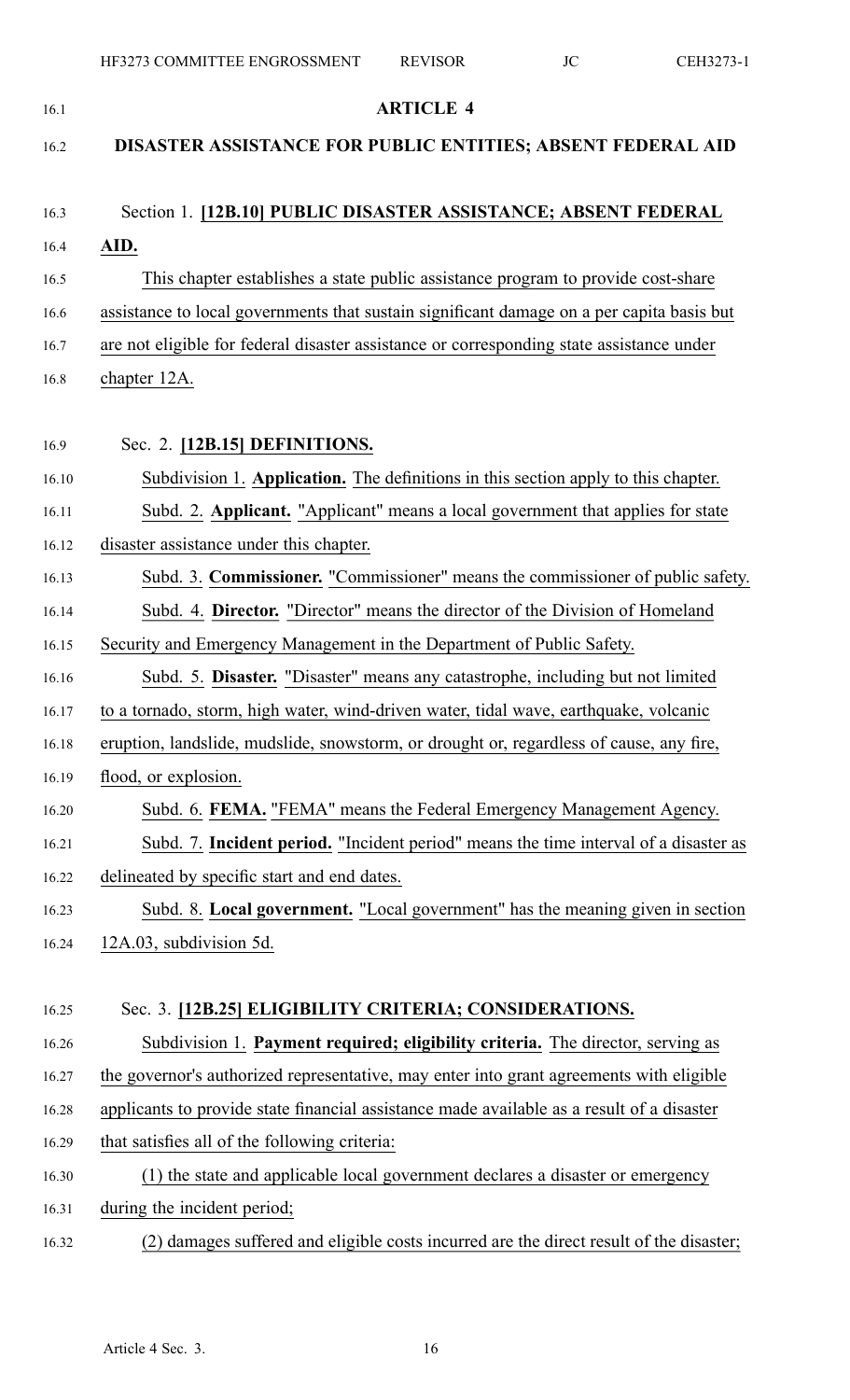| 17.1  | (3) federal disaster assistance is not available to the applicant because the governor       |
|-------|----------------------------------------------------------------------------------------------|
| 17.2  | did not request a presidential declaration of major disaster, the president denied the       |
| 17.3  | governor's request, or the applicant is not eligible for federal disaster assistance because |
| 17.4  | the state or county did not meet the per capita impact indicator under FEMA's Public         |
| 17.5  | <b>Assistance Program</b> ;                                                                  |
| 17.6  | (4) the applicant incurred eligible damages that, on a per capita basis, equal or            |
| 17.7  | exceed 50 percent of the countywide per capita impact indicator under FEMA's Public          |
| 17.8  | Assistance Program;                                                                          |
| 17.9  | (5) the applicant assumes responsibility for 25 percent of the applicant's total             |
| 17.10 | eligible costs; and                                                                          |
| 17.11 | (6) the applicant satisfies all requirements in this chapter.                                |
| 17.12 | Subd. 2. Considerations; other resources available. When evaluating applicant                |
| 17.13 | eligibility under subdivision 1, the director must consider:                                 |
| 17.14 | (1) the availability of other resources from federal, state, local, private, or other        |
| 17.15 | sources; and                                                                                 |
| 17.16 | (2) the availability or existence of insurance.                                              |
|       |                                                                                              |
| 17.17 | Sec. 4. [12B.30] ELIGIBLE COSTS.                                                             |
| 17.18 | Subdivision 1. Eligible costs. Costs eligible for payment under this chapter are             |
| 17.19 | those costs that would be eligible for federal financial assistance under FEMA's Public      |
| 17.20 | Assistance Program.                                                                          |
| 17.21 | Subd. 2. Ineligible costs. Ineligible costs are all costs not included in subdivision        |
| 17.22 | 1, including but not limited to:                                                             |
| 17.23 | (1) ordinary operating expenses, including salaries and expenses of employees and            |
| 17.24 | public officials that are not directly related to the disaster response;                     |
| 17.25 | (2) costs for which payment has been or will be received from any other funding              |
| 17.26 | source;                                                                                      |
| 17.27 | (3) disaster-related costs that should, in the determination of the director, be covered     |
| 17.28 | and compensated by insurance; and                                                            |
| 17.29 | $(4)$ projects and claims totaling less than \$10,000.                                       |
|       |                                                                                              |
| 17.30 | Sec. 5. [12B.35] APPLICANT'S SHARE.                                                          |
| 17.31 | An applicant's share of eligible costs incurred must not be less than 25 percent. The        |

- 17.32 substantiated value of donated materials, equipment, services, and labor may be used as
- 17.33 all or par<sup>t</sup> of the applicant's share of eligible costs, subject to the following: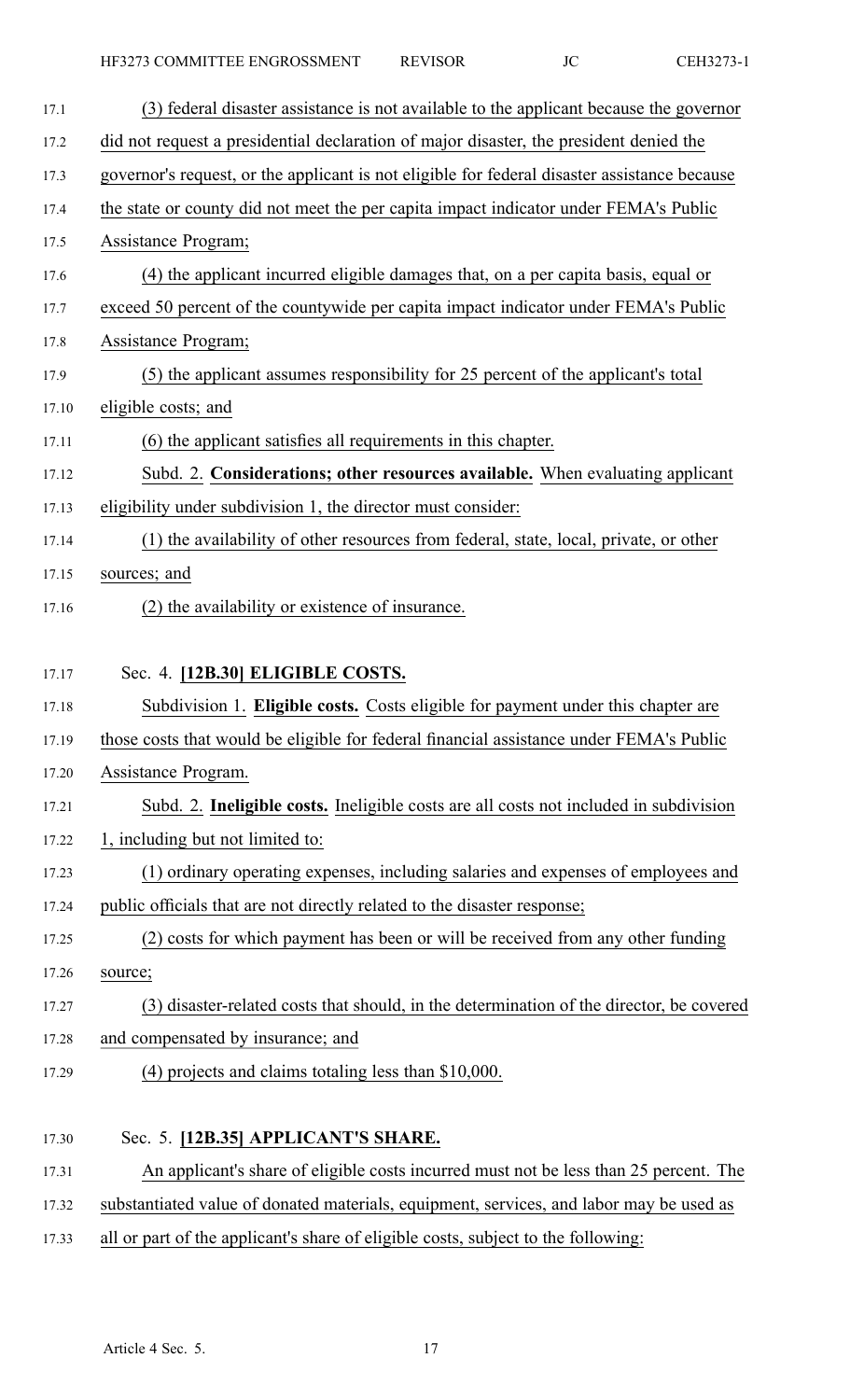18.1 (1) all items and sources of donation must be indicated on the application and any 18.2 supporting documentation submitted to the commissioner; 18.3 (2) the rate for calculating the value of donated, nonprofessional labor is the 18.4 prevailing federal minimum wage; 18.5 (3) the value of donated equipment may not exceed the highway equipment rates 18.6 approved by the commissioner of transportation; and 18.7 (4) the value of donated materials and professional services must conform to market 18.8 rates and be established by invoice. 18.9 Sec. 6. **[12B.40] APPLICATION PROCESS.** 18.10 (a) The director must develop application materials and may update the materials as 18.11 needed. Application materials must include instructions and requirements for assistance 18.12 under this chapter. 18.13 (b) An applicant has 30 days from the end of the incident period or the president's 18.14 official denial of the governor's reques<sup>t</sup> for <sup>a</sup> declaration of <sup>a</sup> major disaster to provide the 18.15 director with written notice of intent to apply. The director may deny an application due to 18.16 <sup>a</sup> late notice of intent to apply. 18.17 (c) Within 60 days after the end of the incident period or the president's official denial 18.18 of the governor's reques<sup>t</sup> for <sup>a</sup> declaration of <sup>a</sup> major disaster, the applicant must submit <sup>a</sup> 18.19 complete application to the director. A complete application includes the following: 18.20 (1) the cause, location of damage, and incident period; 18.21 (2) documentation of <sup>a</sup> local, tribal, county, or state disaster or emergency 18.22 declaration in response to the disaster; 18.23 (3) <sup>a</sup> description of damages, an initial damage assessment, and the amount of 18.24 eligible costs incurred by the applicant; 18.25 (4) <sup>a</sup> statement or evidence that the applicant has the ability to pay for at least 25 18.26 percen<sup>t</sup> of total eligible costs incurred from the disaster; and 18.27 (5) <sup>a</sup> statement or evidence that the local governmen<sup>t</sup> has incurred damages equal to 18.28 or exceeding 50 percen<sup>t</sup> of the federal countywide threshold in effect during the incident 18.29 period. 18.30 (d) The director must review the application and supporting documentation for 18.31 completeness and may return the application with <sup>a</sup> reques<sup>t</sup> for more detailed information. 18.32 The director may consult with local public officials to ensure the application reflects the 18.33 extent and magnitude of the damage and to reconcile any differences. The application is 18.34 not complete until the director receives all requested information.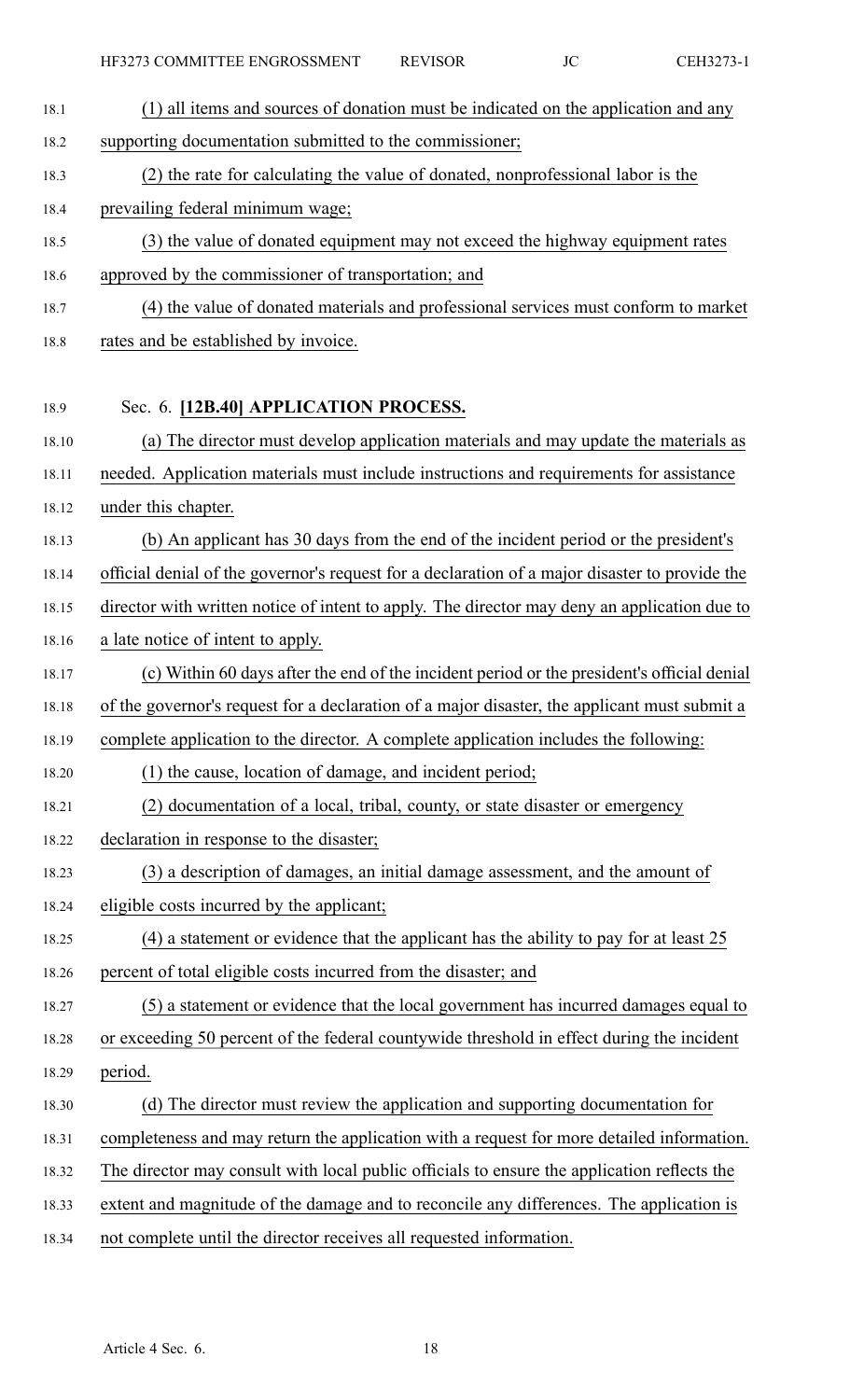- 19.1 (e) If the director returns an application with <sup>a</sup> reques<sup>t</sup> for more detailed information 19.2 or for correction of deficiencies, the applicant must submit all required information within 19.3 30 days of the applicant's receipt of the director's request. The applicant's failure to 19.4 provide the requested information in <sup>a</sup> timely manner without <sup>a</sup> reasonable explanation 19.5 may be cause for denial of the application. 19.6 (f) The director has no more than 60 days from the receipt of <sup>a</sup> complete application 19.7 to approve or deny the application, or the application is deemed approved. If the director 19.8 denies an application, the director must send <sup>a</sup> denial letter. If the director approves an 19.9 application or the application is automatically deemed approved after 60 days, the director 19.10 must notify the applicant of the steps necessary to obtain reimbursement of eligible 19.11 costs, including submission of invoices or other documentation substantiating the costs 19.12 submitted for reimbursement.
- 

## 19.13 Sec. 7. **[12B.45] CLAIMS PROCESS.**

19.14 Subdivision 1. **Claims; appeal.** (a) An applicant must submit to the director 19.15 completed claims for paymen<sup>t</sup> of actual and eligible costs on forms provided by the 19.16 director. All eligible costs claimed for paymen<sup>t</sup> must be documented and consistent with

- 19.17 the eligibility provisions of this chapter.
- 19.18 (b) If the director denies an applicant's claim for payment, the applicant has 30 days 19.19 from receipt of the director's determination to appeal in writing to the commissioner. The 19.20 appeal must include the applicant's rationale for reversing the director's determination. The 19.21 commissioner has 30 days from receipt of the appeal to uphold or modify the director's
- 19.22 determination and formally respond to the applicant. If, within 30 days of receiving
- 19.23 the commissioner's decision, the applicant notifies the commissioner that the applicant
- 19.24 intends to contest the commissioner's decision, the Office of Administrative Hearings shall 19.25 conduct <sup>a</sup> hearing under the contested case provisions of chapter 14.
- 19.26 Subd. 2. **Final inspection.** Upon completion of all work by an applicant, the

19.27 director may inspect all work claimed by the applicant. The applicant must provide the

- 19.28 director with access to records pertaining to all claimed work and must permit the director
- 19.29 to review all records relating to the work.
- 19.30 Subd. 3. **Closeout.** The director must close out an applicant's disaster assistance 19.31 application after all of the following occur:
- 19.32 (1) eligible work is complete;
- 19.33 (2) the applicant receives the final amount due or pays any amount owed under
- 19.34 section 12B.50; and
- 19.35 (3) any extant or scheduled audits are complete.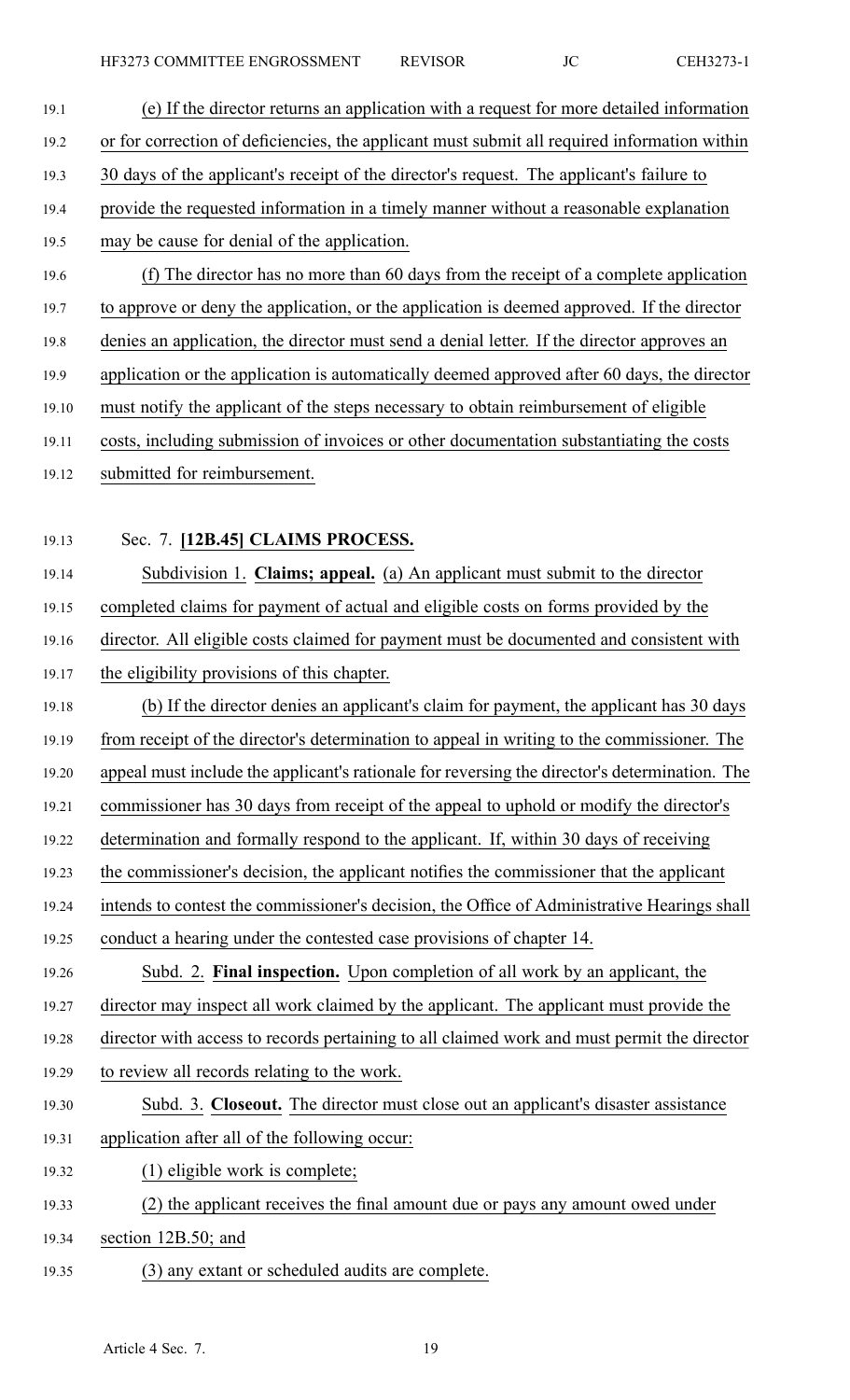| 20.1  | Subd. 4. Audit. (a) An applicant must account for all funds received under this               |
|-------|-----------------------------------------------------------------------------------------------|
| 20.2  | chapter in conformance with generally accepted accounting principles and practices. The       |
| 20.3  | applicant must maintain detailed records of expenditures to show that grants received under   |
| 20.4  | this chapter were used for the purpose for which the payment was made. The applicant          |
| 20.5  | must maintain records for five years and make the records available for inspection and        |
| 20.6  | audit by the director or the legislative auditor. The applicant must keep all financial       |
| 20.7  | records for five years after the final payment, including but not limited to all invoices and |
| 20.8  | canceled checks or bank statements that support all eligible costs claimed by the applicant.  |
| 20.9  | (b) The director or legislative auditor may audit all applicant records pertaining to an      |
| 20.10 | application or payment under this chapter.                                                    |
| 20.11 | Subd. 5. Reporting payments. The director must post on the division Web site a                |
| 20.12 | list of the recipients and amounts of the payments made under this chapter.                   |
|       |                                                                                               |
| 20.13 | Sec. 8. [12B.50] FUNDING FROM OTHER SOURCES; REPAYMENT                                        |
| 20.14 | <b>REQUIRED.</b>                                                                              |
| 20.15 | If an applicant subsequently recovers eligible costs from another source after                |
| 20.16 | receiving payment under this chapter, the applicant must pay the commissioner an amount       |
| 20.17 | equal to the corresponding state funds received within 30 days. The commissioner must         |
| 20.18 | deposit any repayment in the disaster response contingency account in section 12.221,         |
| 20.19 | subdivision 6.                                                                                |
|       |                                                                                               |

- 20.20 Sec. 9. **EFFECTIVE DATE.**
- 20.21 This article is effective the day following final enactment.